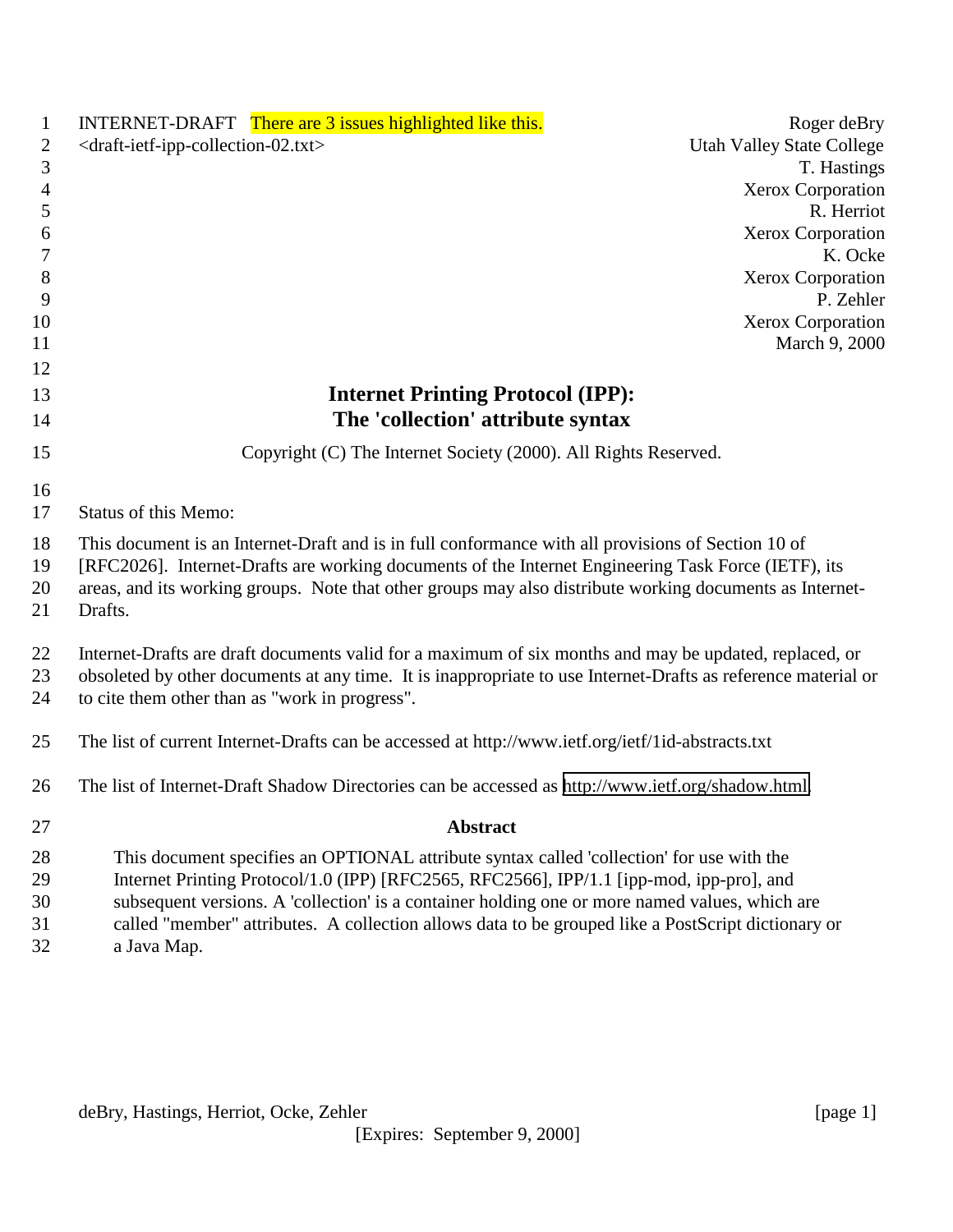- The full set of IPP documents includes:
- Design Goals for an Internet Printing Protocol [RFC2567]
- Rationale for the Structure and Model and Protocol for the Internet Printing Protocol [RFC2568]
- Internet Printing Protocol/1.1: Model and Semantics (this document)
- Internet Printing Protocol/1.1: Encoding and Transport [IPP-PRO]
- Internet Printing Protocol/1.1: Implementer's Guide [IPP-IIG]
- Mapping between LPD and IPP Protocols [RFC2569]
- 

The "Design Goals for an Internet Printing Protocol" document takes a broad look at distributed printing

functionality, and it enumerates real-life scenarios that help to clarify the features that need to be included

 in a printing protocol for the Internet. It identifies requirements for three types of users: end users, operators, and administrators. It calls out a subset of end user requirements that are satisfied in IPP/1.0. A

- few OPTIONAL operator operations have been added to IPP/1.1.
	- The "Rationale for the Structure and Model and Protocol for the Internet Printing Protocol" document

describes IPP from a high level view, defines a roadmap for the various documents that form the suite of

IPP specification documents, and gives background and rationale for the IETF working group's major

decisions.

The "Internet Printing Protocol/1.1: Encoding and Transport" document is a formal mapping of the abstract

operations and attributes defined in the model document onto HTTP/1.1 [RFC2616]. It defines the

encoding rules for a new Internet MIME media type called "application/ipp". This document also defines

the rules for transporting over HTTP a message body whose Content-Type is "application/ipp". This

document defines a new scheme named 'ipp' for identifying IPP printers and jobs.

The "Internet Printing Protocol/1.1: Implementer's Guide" document gives insight and advice to

implementers of IPP clients and IPP objects. It is intended to help them understand IPP/1.1 and some of the

considerations that may assist them in the design of their client and/or IPP object implementations. For

example, a typical order of processing requests is given, including error checking. Motivation for some of

the specification decisions is also included.

 The "Mapping between LPD and IPP Protocols" document gives some advice to implementers of gateways between IPP and LPD (Line Printer Daemon) implementations.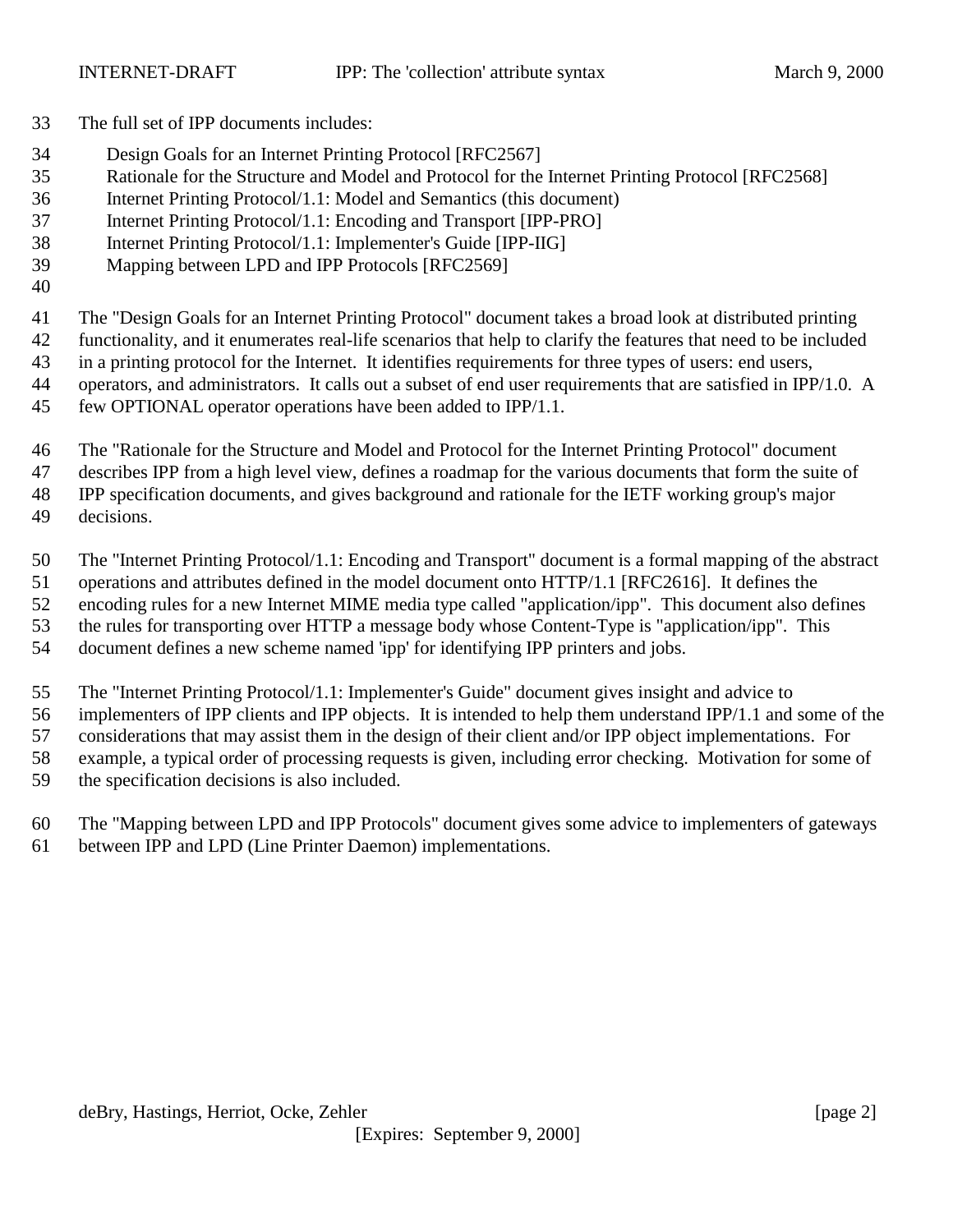62

| 63 |                |     |  |
|----|----------------|-----|--|
| 64 | 2              |     |  |
| 65 | 3              |     |  |
| 66 |                |     |  |
| 67 |                |     |  |
| 68 |                |     |  |
| 69 |                | 3.4 |  |
| 70 |                | 3.5 |  |
| 71 |                |     |  |
| 72 | $\overline{4}$ |     |  |
| 73 |                |     |  |
| 74 | 5              |     |  |
| 75 | 6              |     |  |
| 76 | 7              |     |  |
| 77 |                |     |  |
| 78 |                | 7.2 |  |
| 79 |                |     |  |
| 80 |                | 7.4 |  |
| 81 | 8              |     |  |
| 82 | 9              |     |  |
| 83 | 10             |     |  |
| 84 | 11             |     |  |
| 85 | 12             |     |  |
| 86 | 13             |     |  |
| 87 | 14             |     |  |
| 88 |                |     |  |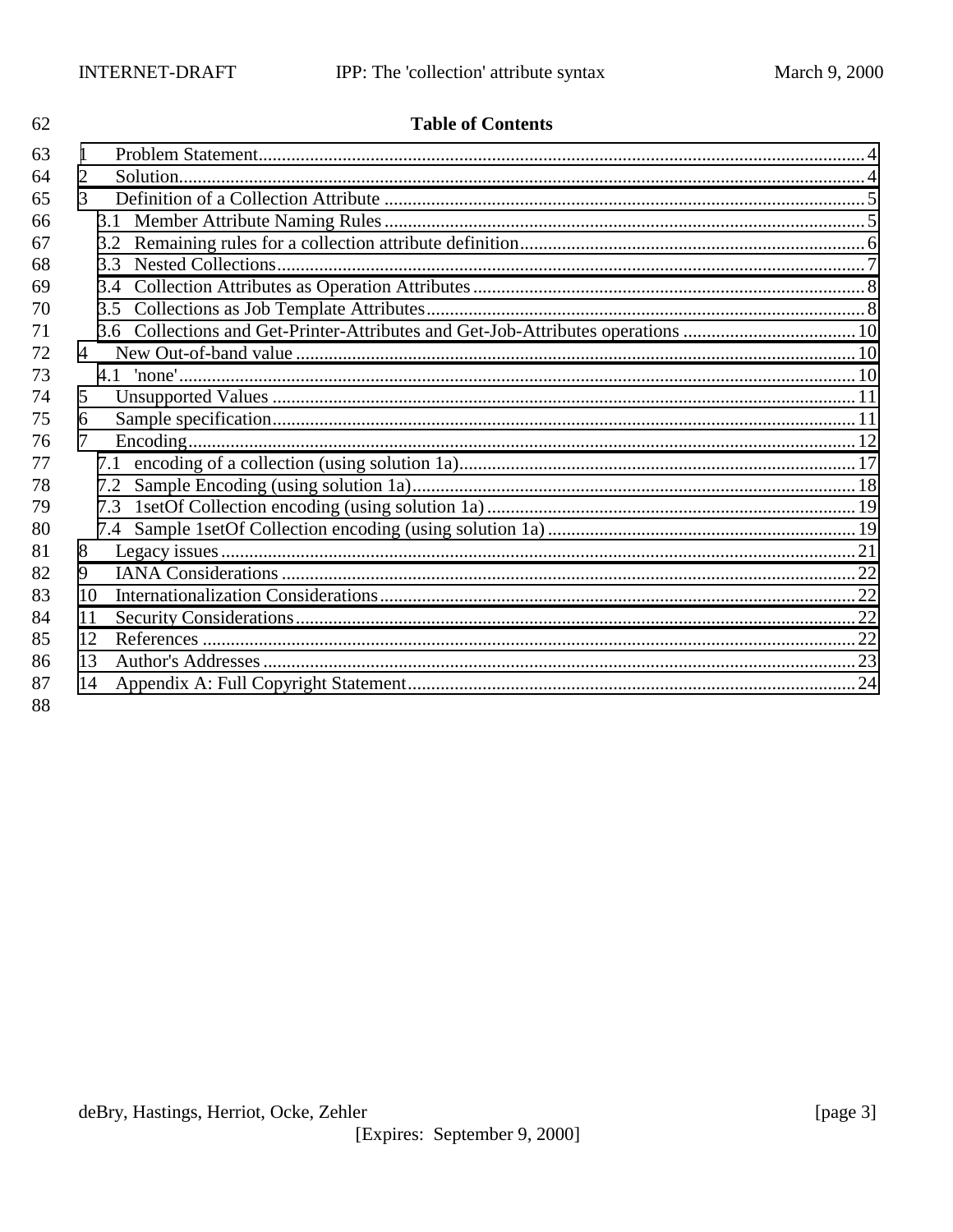<span id="page-3-0"></span>

## **1 Problem Statement**

 The IPP Model and Semantics [ipp-mod] supports most of the common data structures that are available in programming languages. It lacks a mechanism for grouping several attributes of different types. The Java language uses the Map to solve this problem and PostScript has a dictionary. The new mechanism for grouping attributes together must allow for optional members and subsequent extension of the collection.

The mechanism must be encoded in a manner consistent with existing 1.0 and 1.1 parsing rules (see [ipp-

 pro]). Current 1.0 and 1.1 parsers that don't support collections should not confuse collections they receive with attributes that they do support.

## **2 Solution**

 The new mechanism is a new IPP attribute syntax called a 'collection'. As such each collection value is a value of an attribute whose attribute syntax type is defined to be a 'collection'. Such an attribute is called a

collection attribute. The name of the collection attribute serves to identify the collection value in an

operation request or response, as with any attribute value.

The 'collection' attribute syntax is a container holding one or more named values (i.e., attributes), which are

called member attributes. Each collection attribute definition document lists the mandatory and optional

member attributes of each collection value. A collection value is similar to an IPP attribute group in a

request or a response, such as the operation attributes group. They both consist of a set of attributes.

- As with any attribute syntax, the collection attribute definition document specifies whether the attribute is single-value (collection) or multi-valued (1setOf collection).
- The name of each member attribute MUST be unique, but MAY be the same as the name of a member
- attribute in another collection type and/or MAY be the same as the name of an attribute that is not a
- member of a collection.. The rules for naming member attributes are given in section 3.1.
- Each member attribute can have any attribute syntax type, including 'collection', and can be either single-
- valued or multi-valued. The length of a collection value is not limited. However, the length of each
- member attribute MUST NOT exceed the limit of its attribute syntax.
- The member attributes in a collection MAY be in any order in a request or response. When a client sends a collection attribute to the Printer, the order that the Printer stores the member attributes of the collection value and the order returned in a response MAY be different from the order sent by the client.
- A collection value MUST NOT contains two or more member attributes with the same attribute name.
- Such a collection is mal-formed. Clients MUST NOT submit such malformed requests and Printers MUST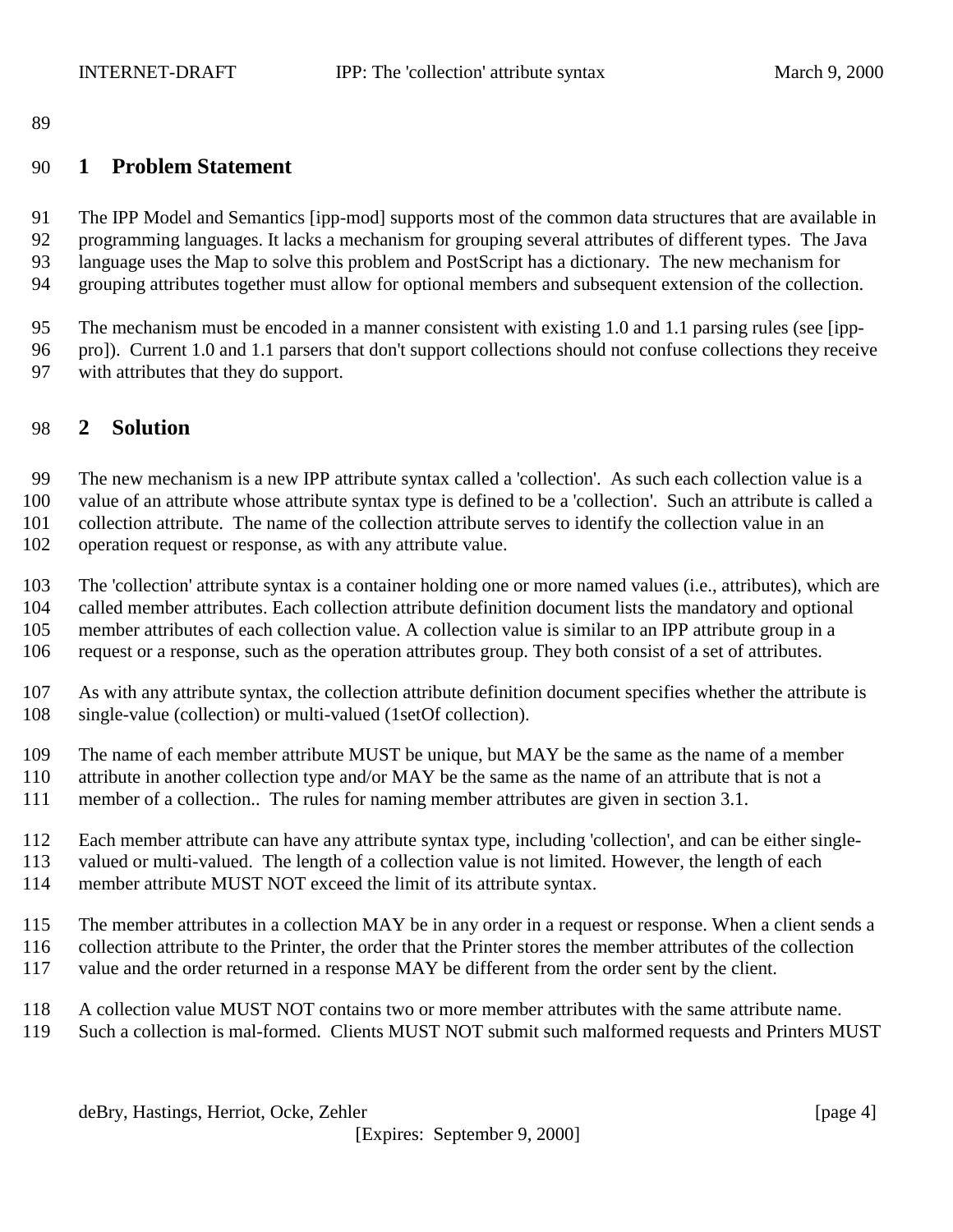- <span id="page-4-0"></span>NOT return such malformed responses. If such a malformed request is submitted to a Printer, the Printer
- MUST reject the request with the 'client-error-bad-request' status code (see section 13.1.4.1)

122 ISSUE 01: In attribute groups [ipp-mod] allows a Printer either (1) to reject a request with duplicate named

123 attributes OR (2) to choose exactly one of the attributes as the one to be used. Should we REQUIRE the

124 Printer to reject duplicate named attributes in a collection value as stated above or allow the Printer to

125 choose one member attribute as a second alternative as we do with attribute groups?

## **3 Definition of a Collection Attribute**

This section describes the requirements for any collection attribute definition.

## *3.1 Member Attribute Naming Rules*

Each collection attribute MUST have a unique name within the scope in which the collection attribute

occurs. If the collection attribute occurs as a member of a request or response attribute group, it MUST be

unique within that group, same as for any other attribute. If a collection attribute occurs as a member

attribute of another collection, the collection attribute MUST have a unique name within that collection

value, same as for any other attribute.

- Each member attribute in a collection value MUST have unique name within that collection value.
- Member attribute names MAY be reused between different collection attributes. An example is the

"media" attribute which MAY be used as a job template attribute (see [ipp-mod]) and in a collection. All

attribute names that are reused MUST have an identical syntax. All attribute names that are reused MUST

have a similar semantics. The semantic difference MUST be limited to boundary conditions and constraints

placed on the reused attributes. All attributes that are not reused from elsewhere in the IPP model MUST

have a globally unique name.

 Assume that it is desirable to extend IPP by adding a Job Template attribute that allows the client to select 142 the media by its properties, e.g., weight, color, size, etc., instead of by name as the "media (type3 keyword |

name) Job Template attribute in IPP/1.1 (see [ipp-mod]). The first rule is that the existing attribute MUST

- NOT be extended by adding the 'collection' attribute syntax to the existing "media" attribute. That would
- cause too many interoperability problems and complicates the validation and defaulting rules as well.
- Instead, a new attribute will be defined with a suffix of "-col" (for collection), e.g., "media-col" (collection).
- For a second example, suppose it is desirable to extend IPP by allowing the client to select the media for the 148 job start sheet. Again, this would not be done by adding the 'collection' attribute syntax to the existing "job-

 sheets" (type2 keyword | name) Job Template attribute. Instead, a new "job-sheet-col" (collection) Job Template attribute MUST be introduced. The member of the "job-sheet-col" collection might be:

- "job-sheet-format" (type3 keyword | name)
- "media" (type3 keyword | name)

 if any of the "media-supported" (1setOf (type3 keyword | name)) Printer attribute values could be specified for job sheets. The reason that the "job-sheet-format" member attribute isn't named simply, "job-sheet", is

deBry, Hastings, Herriot, Ocke, Zehler [page 5]

[Expires: September 9, 2000]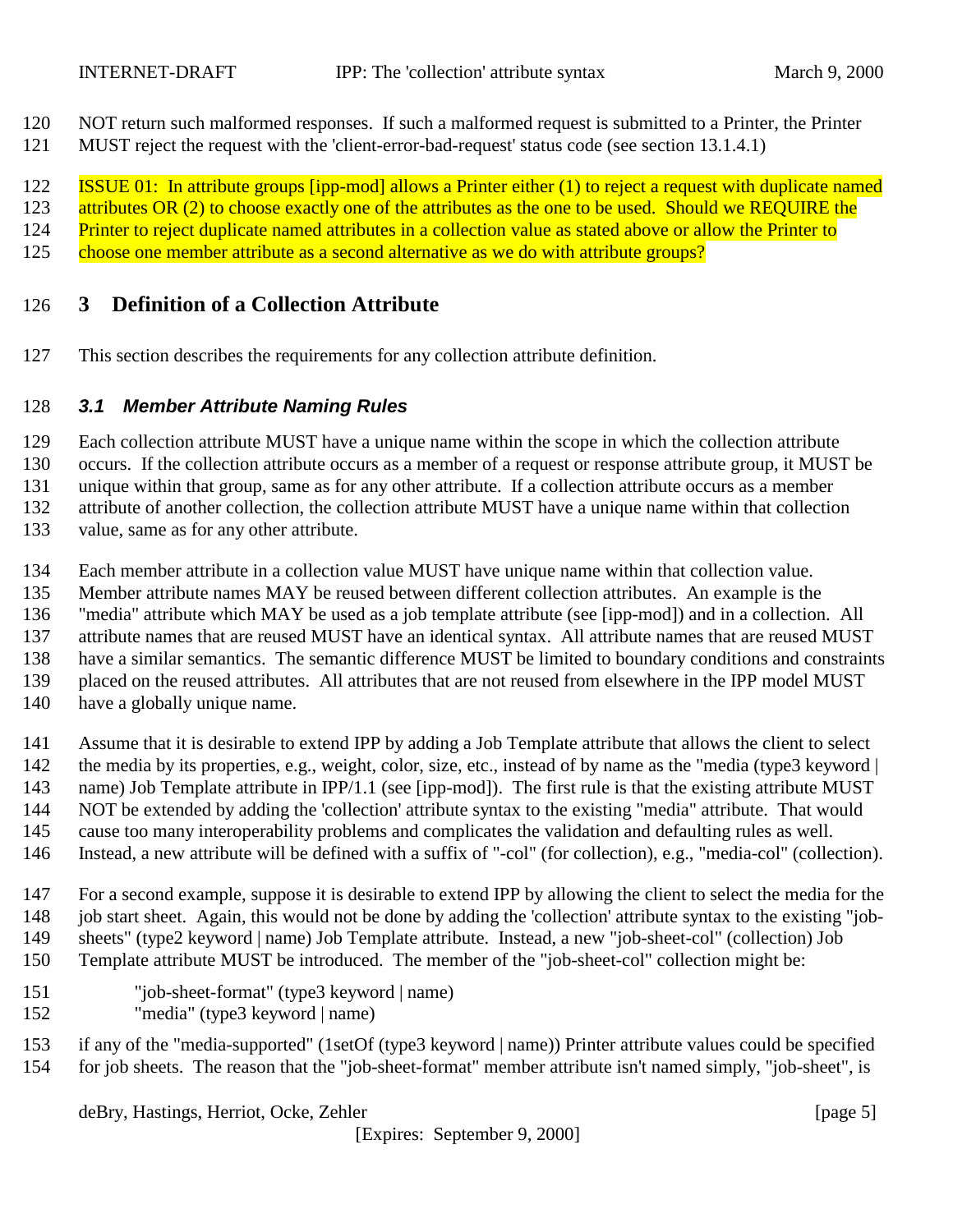- <span id="page-5-0"></span>because its values only indicate the format, and don't imply any media, while the "job-sheets" (type2
- keyword | name) Job Template attribute do imply a media. This example illustrates when a member
- attribute can be the same as another attribute (in this case a Job Template attribute) and when the member
- attribute MUST have a different name.
- If the definers of the "job-sheet-col" (collection) attribute intended that the System Administrator be allowed to have a different set of media values for job sheets than documents, then the definition document for the "job-sheet-col" collection attribute would have the following member attributes instead:
- "job-sheet-format" (type3 keyword | name)
- "job-sheet-media" (type3 keyword | name)
- Then the supported values would be include in a separate "job-sheet-media-supported" (1setOf (type3 keyword | name)) Printer attribute.

## *3.2 Remaining rules for a collection attribute definition*

 When a specification document defines an "xxx" collection attribute, i.e., an attribute whose attribute syntax type is 'collection' or '1setOf collection'; the definition document MUST include the following aspects of the attribute semantics. Suppose the "xxx" collection attribute contains an "aaa" member attribute. A simplified example of a collection specification is given in section [6](#page-10-0)

- 171 1. The name of the collection attribute MUST be specified. (e.g. "xxx")
- 2. The collection attribute syntax MUST be of type 'collection' or '1setOf collection'.
- 3. The context of the collection attribute MUST be specified, i.e., whether the attribute is an operation attribute, a Job Template attribute, a Job Description attribute, a Printer Description attribute, a member attribute of a particular collection attribute, etc.
- 4. The member attributes MUST be defined. For each member attribute the definition document MUST provide the following:
- a) The member attribute's name, "aaa", MUST either (1) reuse the attribute name of another attribute if the member attribute shares the syntax and semantics with the other attribute or (2) be unique across the entire IPP attribute name space
- 181 b) Whether the member attribute is REQUIRED or OPTIONAL for the Printer to support
- c) Whether the member attribute is REQUIRED or OPTIONAL for the client to supply in a request
- d) The member attribute's syntax type, which can be any attribute syntax, including '1setOf X', 'collection', and '1setOf collection'. If this attribute name is the same as another attribute (case of option a-1 above), it MUST have the same attribute syntax, including cardinality (1setOf or not).

deBry, Hastings, Herriot, Ocke, Zehler [page 6]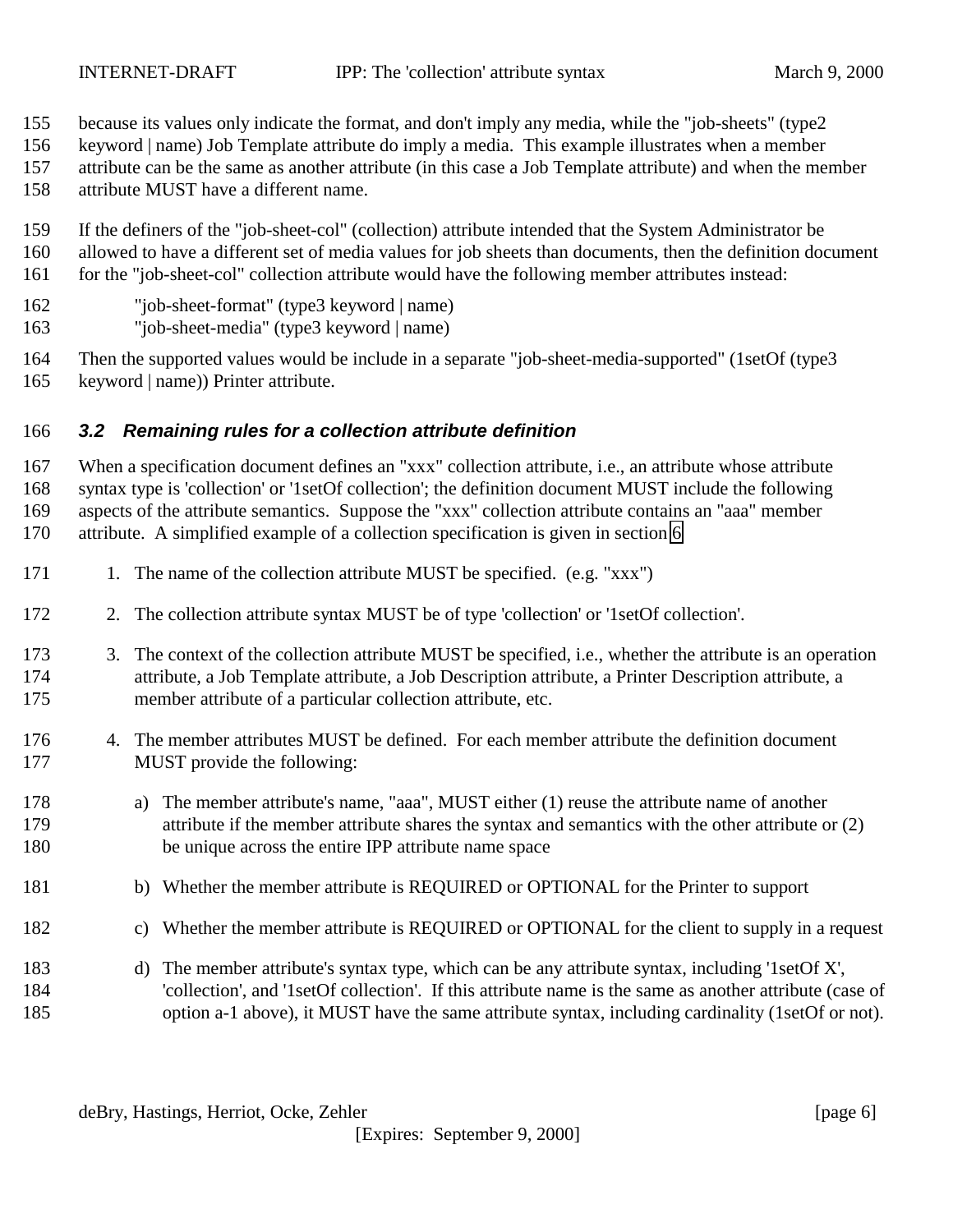- <span id="page-6-0"></span> e) The semantics of the "aaa" member attribute. The semantic definition MUST include a description of any constraint or boundary conditions the member attribute places on the associated attribute, especially if the attribute is the same as another attribute used in a different context (case of option a-1 above)
- f) the supported values for the "aaa" member attribute, either enumerated explicitly or specified by the values of a referenced attribute which may be specified by either:
- − the attribute's definition
- − a Printer attribute, such as "aaa-supported", which contains the explicit values supported. The "aaa-supported" attribute is a Printer attribute and not in a collection. For example, if a collection contains the "media" attribute and its supported values are specified by the "media-supported" attribute, the "media-supported" attribute is the same Printer attribute 197 that the "media" attribute uses.
- g) the default value of "aaa" member attribute if it is OPTIONAL for a client to supply the "aaa" member attribute in a request. The default value is specified by either:
- − the attribute's definition
- 201 − a Printer attribute, such as "aaa-default", which may have a collection value
- − or an implementation defined algorithm that takes into account the values of the other member attributes of the collection value
- h) Depending on the collection attributes context, it MUST follow the additional rules specified below for the various contexts.

#### *3.3 Nested Collections*

 A member attribute may have a syntax type of 'collection' or '1setOf collection'. The following example assumes a "yyy" collection attribute is a member attribute of the preceding "xxx" collection attribute. The "yyy" collection attribute contains "bbb" member attribute. The definition document for the nested collection MUST include:

- 211 1. The name of the collection attribute, e.g., "yyy"
- 2. The collection attribute syntax MUST be of type 'collection' or '1setOf collection'
- 3. The member attributes MUST be defined. For each member attribute the definition document MUST provide the following: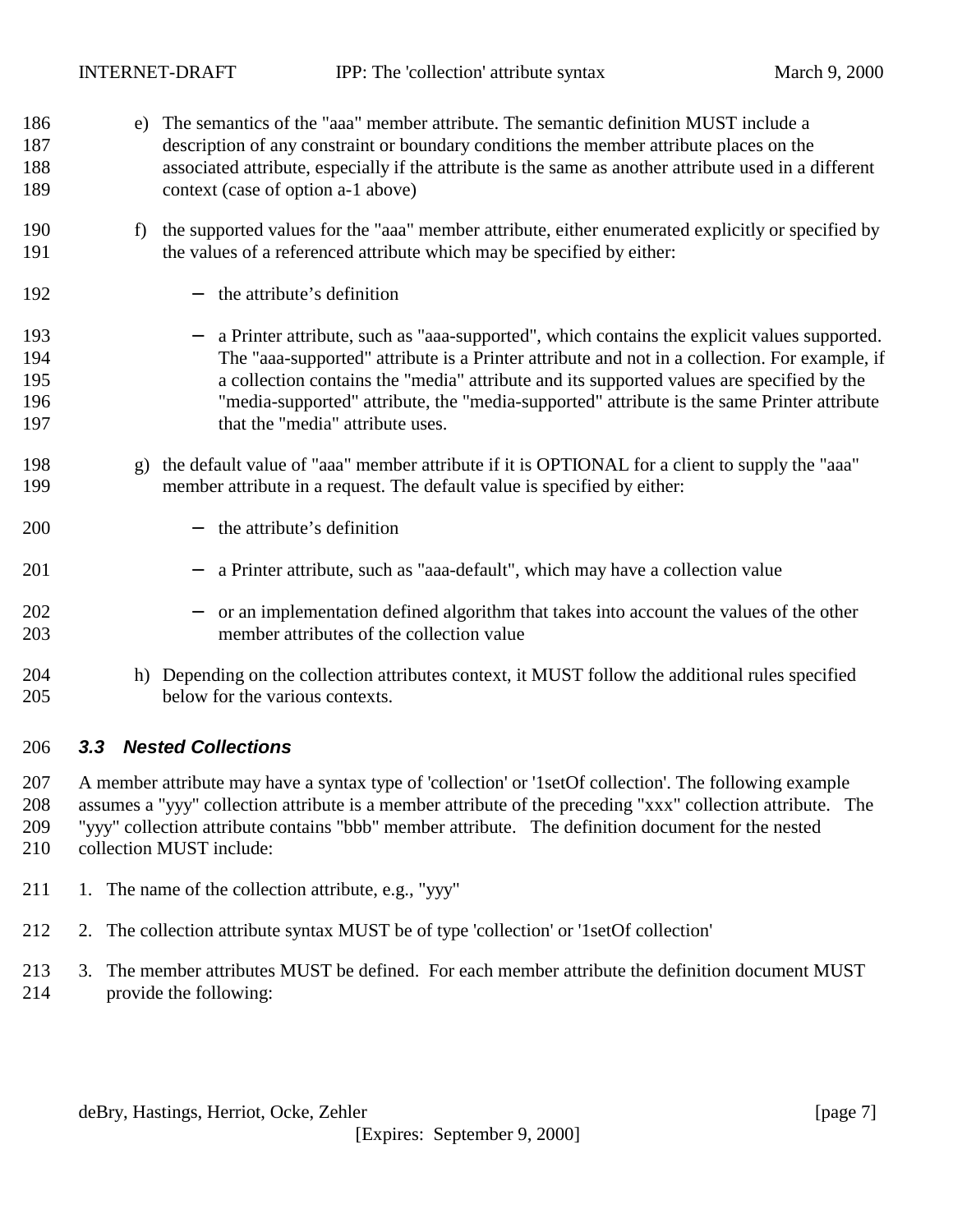- <span id="page-7-0"></span> a) The member attribute's name, "bbb", MUST either (1) reuse the attribute name of another attribute if the member attribute shares the syntax and semantics with the other attribute or (2) be unique across the entire IPP attribute name space
- b) Whether the member attribute is REQUIRED or OPTIONAL for the Printer to support
- c) Whether the member attribute is REQUIRED or OPTIONAL for the client to supply in a request
- 220 d) The member attribute's syntax type, which can be any attribute syntax, including '1setOf X', 'collection', and '1setOf collection'. If this attribute name is the same as another attribute (case of option a-1 above), it MUST have the same attribute syntax, including cardinality (1setOf or not)
- e) The semantics of the member attribute. The semantic definition MUST include a description of any constraint or boundary conditions the member attribute places on the associated attribute, especially if the attribute is the same as another attribute used in a different context (case of option a-1 above)
- f)
- g) Depending on the collection attributes context, it MUST follow the additional rules specified below for the various contexts.

#### *3.4 Collection Attributes as Operation Attributes*

- The definition documents that define a collection attribute for use as an operation attribute MUST follow these additional rules:
- a) Define in which operation requests the collection attribute is intended to be used.
- b) Define in which operation responses the collection attribute is intended to be used.

#### *3.5 Collections as Job Template Attributes*

 The definition documents for collection attributes that are specified to be Job Template attributes (see [ipp- mod] section 4.2) MUST have associated printer attributes with suffixes of "-supported" and "-default" (or indicate that there is no "-default"), just as for any Job Template attribute. Certain Job Template collection attributes also have an associated Printer attribute with "-ready" (for example, see the "media-ready" attribute in [ipp-mod]). Furthermore member attributes of job template attributes are addressed using the

- same suffix convention.
- See also section [3.6](#page-9-0) on the interaction of collections and the Get-Printer-Attributes and Get-Jobs-Attributes.
- For the following rules assume the "xxx" (collection) example from section 3.2 is a job template attribute.
- 1) There MUST be two associated printer attributes. The attributes are "xxx-supported" and "xxx-default"

deBry, Hastings, Herriot, Ocke, Zehler [page 8]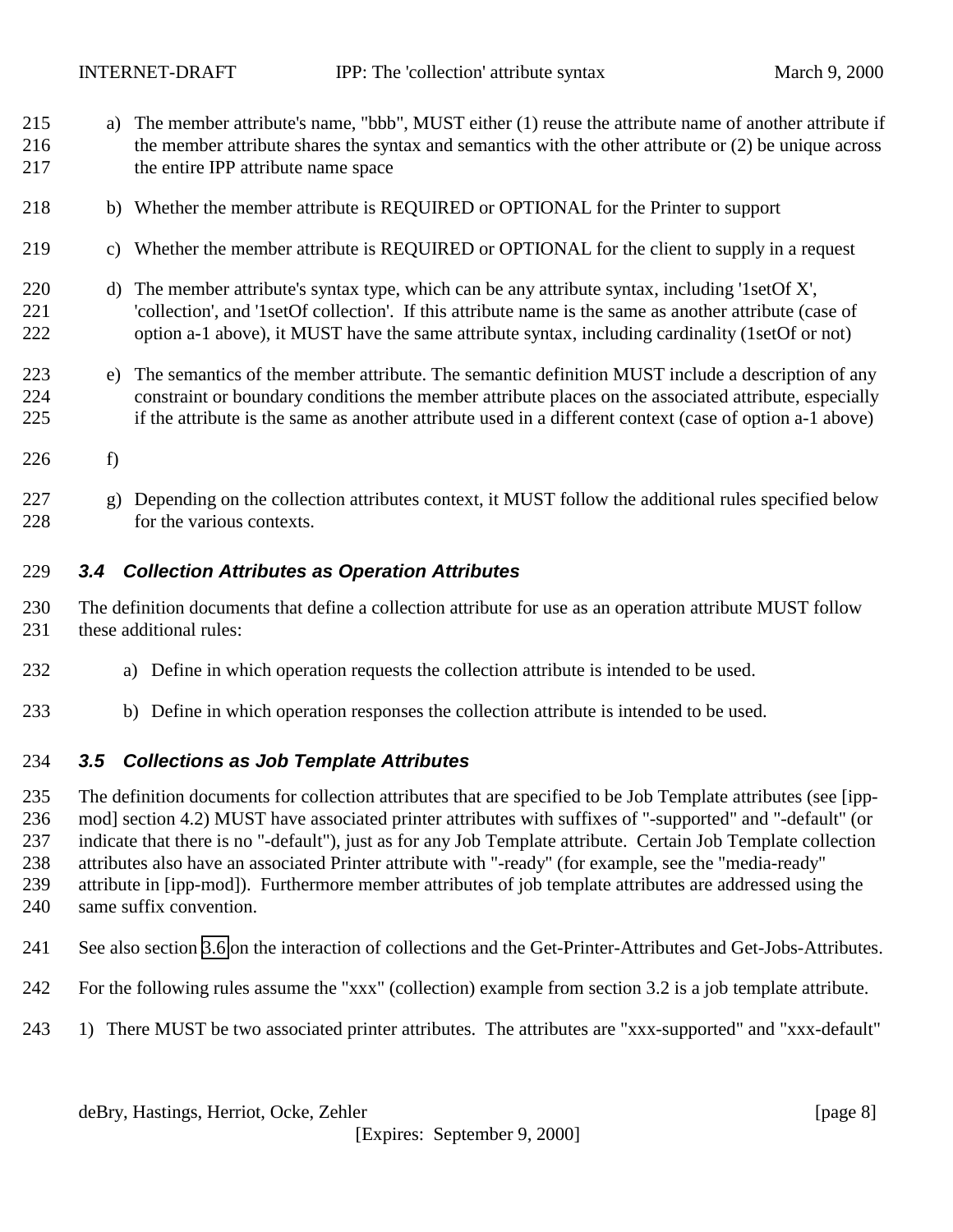| 244                                           | 2) The "xxx-default" is a collection with a syntax identical to the "xxx" specification in section 3.2.                                                                                                                                                                                                                                                                                                                                                                                                                                                                                                                                                                                                                                    |  |
|-----------------------------------------------|--------------------------------------------------------------------------------------------------------------------------------------------------------------------------------------------------------------------------------------------------------------------------------------------------------------------------------------------------------------------------------------------------------------------------------------------------------------------------------------------------------------------------------------------------------------------------------------------------------------------------------------------------------------------------------------------------------------------------------------------|--|
| 245                                           | Each member attribute has the same name as in the "xxx" definition.<br>$\qquad \qquad -$                                                                                                                                                                                                                                                                                                                                                                                                                                                                                                                                                                                                                                                   |  |
| 246<br>247<br>248                             | A Get-Printer-Attributes operation MUST return the "xxx-default" (collection) Printer attribute<br>$\qquad \qquad -$<br>and all the member attributes. Any default values that have been set MUST be returned. Any<br>default values that have not been set MUST return an out of band attribute of 'no-value'.                                                                                                                                                                                                                                                                                                                                                                                                                            |  |
| 249<br>250                                    | 3. If the definition of the collection does not mention an "xxx-ready" attribute than it is assumed that one<br>is not defined, though implementer's are free to support an "xxx-ready" as an extension.                                                                                                                                                                                                                                                                                                                                                                                                                                                                                                                                   |  |
| 251<br>252                                    | 4. The collection attribute definition document MUST define an "xxx-supported" attribute with either a<br>syntax of '1setOf type2 keyword' or '1setOf collection':                                                                                                                                                                                                                                                                                                                                                                                                                                                                                                                                                                         |  |
| 253<br>254<br>255<br>256<br>257<br>258        | - If the definition uses the '1setOf type2 keyword' attribute syntax, it MUST be the attribute<br>keyword names of all of the member attributes that the Printer implementation supports in a Job<br>Creation operation. Furthermore, the definition MUST include corresponding definitions of<br>each of the "aaa-supported" attributes that correspond to each "aaa" member attribute. Then a<br>client can determine the supported values of each member attribute in the Job Template<br>collection attribute                                                                                                                                                                                                                          |  |
| 259<br>260<br>261<br>262<br>263<br>264<br>265 | If the definition uses the '1setOf collection' attribute syntax, then the values are the supported<br>$\overline{\phantom{0}}$<br>instances of the "xxx" (collection) attribute that a client can supply in a Job Creation operation.<br>It is expected that this second approach will be used for small collections whether the number of<br>possible collection values is small. For example, a "media-size" (collection) member attribute in<br>which the member attributes are "x-dimension" (integer) and "y-dimension" (integer). The pairs<br>of integers are just like keywords as far as the client localization is concerned, except that if the<br>client doesn't recognize a size pair of numbers, it can display the numbers. |  |
| 266<br>267                                    | The keywords returned lists all the contained member attribute names. This example would return<br>a)<br>the "aaa" keyword.                                                                                                                                                                                                                                                                                                                                                                                                                                                                                                                                                                                                                |  |
| 268<br>269                                    | b) The list is recursive and lists all the member attributes of the contained collections. In section 3.3<br>the printer would return "aaa" and "bbb" for collection "xxx"                                                                                                                                                                                                                                                                                                                                                                                                                                                                                                                                                                 |  |
| 270<br>271<br>272<br>273                      | The encoding convention allows the reconstruction of the collection structure. The will allow the<br>c)<br>client to reconstruct the collections. The client would know that "aaa" is a member of collection<br>"xxx". It can also be derived that collection "bbb" is a member of collection "yyy". See section 7<br>for more information on encoding.                                                                                                                                                                                                                                                                                                                                                                                    |  |
| 274<br>275<br>276                             | To obtain the supported values for any member attribute a client performs a Get-Printer-Attributes<br>d)<br>operation explicitly requesting the member attribute name with the suffix "supported". If a member<br>attribute is itself a collection rule 4 above applies to member attribute.                                                                                                                                                                                                                                                                                                                                                                                                                                               |  |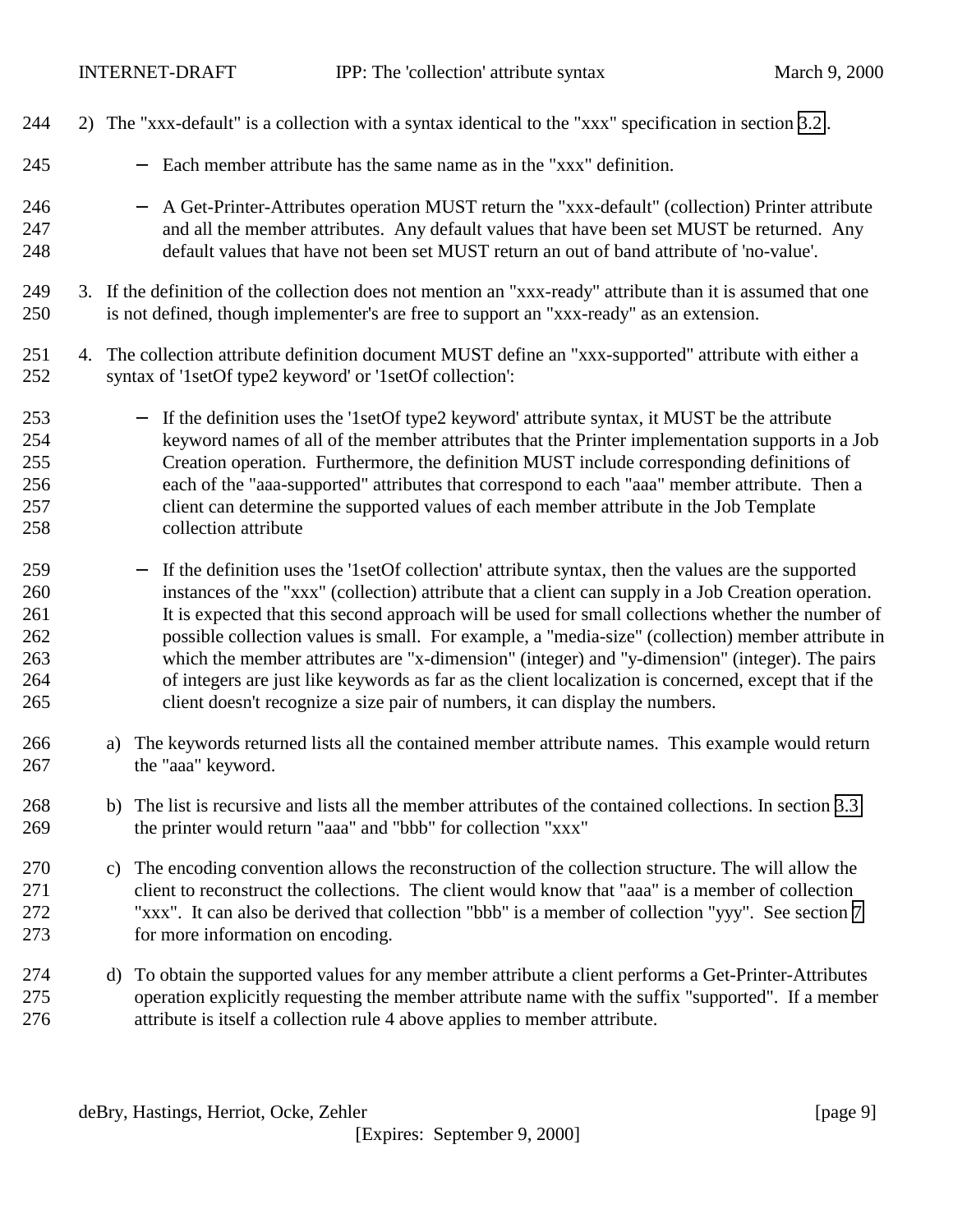#### <span id="page-9-0"></span>*3.6 Collections and Get-Printer-Attributes and Get-Job-Attributes operations*

The behavior of collections for "job-description" and "printer-description" is similar to any other attribute.

 Simple attributes return the attribute and its value. For a collection, the collection and its entire member attributes and their values are returned. This includes any containing collections, its member attributes and

their values. The same logic applies for the "-default" and "-ready" printer attribute associated with a job-

template attributes.

 Whether the Printer applies individual member attributes independently or takes into account the member attributes supplied by the client in the collection, depends on implementation. Therefore, a client SHOULD query the Printer's "xxx-default" (collection) attribute, allow the user to make any changes, and then submit the entire collection to the Printer. Then the variability in defaulting between different implementations will not cause the user to get unexpected results.

- The semantics for "-supported" is different for a collection. Here the focus is on the member attributes that
- the collection supports. This solution allows for extension of collections and allowing the member
- attributes of a collection to vary (i.e. mandatory and optional member attributes). Once a client determines
- what member attributes are supported in a collection a subsequent request can be constructed to determine
- the supported values for the member attributes.

 Another advantage of that the behavior of the "-supported" printer collection attribute is limiting the amount of data that is returned on general queries. A 'get-printer-attributes' that returns all the attributes of a printer will not have to return what may turn out to be extensive lists of "-supported" attribute values. An example might be "media-col" that could be a representation for media using a collection that goes beyond the information currently provided by the job-template attribute "media". The "media-col" could now be used to represent a job's media, insert sheets and inserted tab sheets. An IPP Printer implementation would

return the member attributes for each of the "-supported" collections.

## **4 New Out-of-band value**

#### *4.1 'none'*

'none' The specified Job Template attribute in the request MUST NOT be applied to the job. Specifically, this value overrides the Printer's "xxx-default" attribute value for the Job Template attribute, if one exists.

 This "out-of-band" value allows a client to specify "turn-off" a feature that is specified by an attribute whose value is a collection. Because a client specifies a value, the Printer uses the client-specified value and not the Printer's default value.

 If a Printer supports the use of the 'collection' attribute syntax for an attribute, a Printer MUST support the use of the "out-of-band" value 'none'.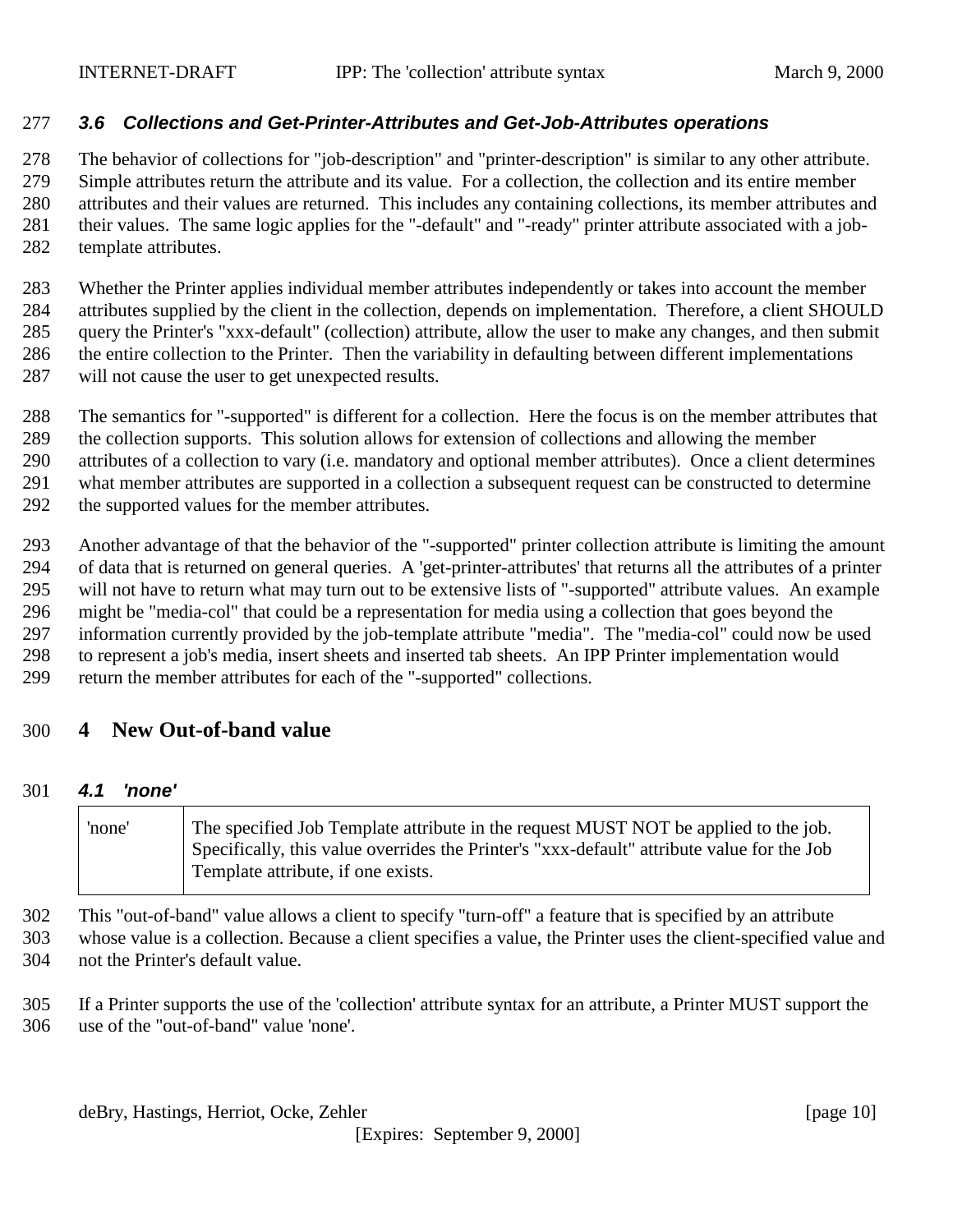- <span id="page-10-0"></span>A Printer MUST support the "out-of-band" value 'none' as the value for an attribute "xxx" if:
- 308 − the definition of the attribute specifies 'none' MUST be supported AND
- 309 − the definition of the attribute specifies 'none' MAY be supported and it is a value of the attribute "xxx-supported".

## **5 Unsupported Values**

- The rules for returning an unsupported collection attribute are an extension to the current rules.
- If the entire collection attribute is unsupported, then the Printer returns just the collection attribute
- name with the 'unsupported' out-of-band value (see the beginning of [ipp-mod] section 4.1) in the
- Unsupported Attributes Group.
- If a collection contains unrecognized, unsupported member attributes and/or conflicting values, the attribute returned in the Unsupported Group is a collection containing the unrecognized, unsupported
- member attributes, and/or conflicting values. The unrecognized member attributes have an out-of-band
- value of 'unsupported' (see the beginning of [ipp-mod] section 4.1). The unsupported member attributes
- and conflicting values have their unsupported or conflicting values.

## **6 Sample specification**

- This example is for a collection called "media-col". The "media-col" attribute is a job template attribute. This collection is simplified and fictitious and is used for illustrative purposes only.
- Name: media-col
- Syntax: collection
- Member Attributes:
- Name: "media-color"
- Syntax: type3 keyword | name
- Mandatory
- Semantics: This attribute identifies the color of the media. Valid values are "red" "white" and "blue"
- "media-color-supported" syntax: 1setOf (type2 keyword | name)

deBry, Hastings, Herriot, Ocke, Zehler [page 11]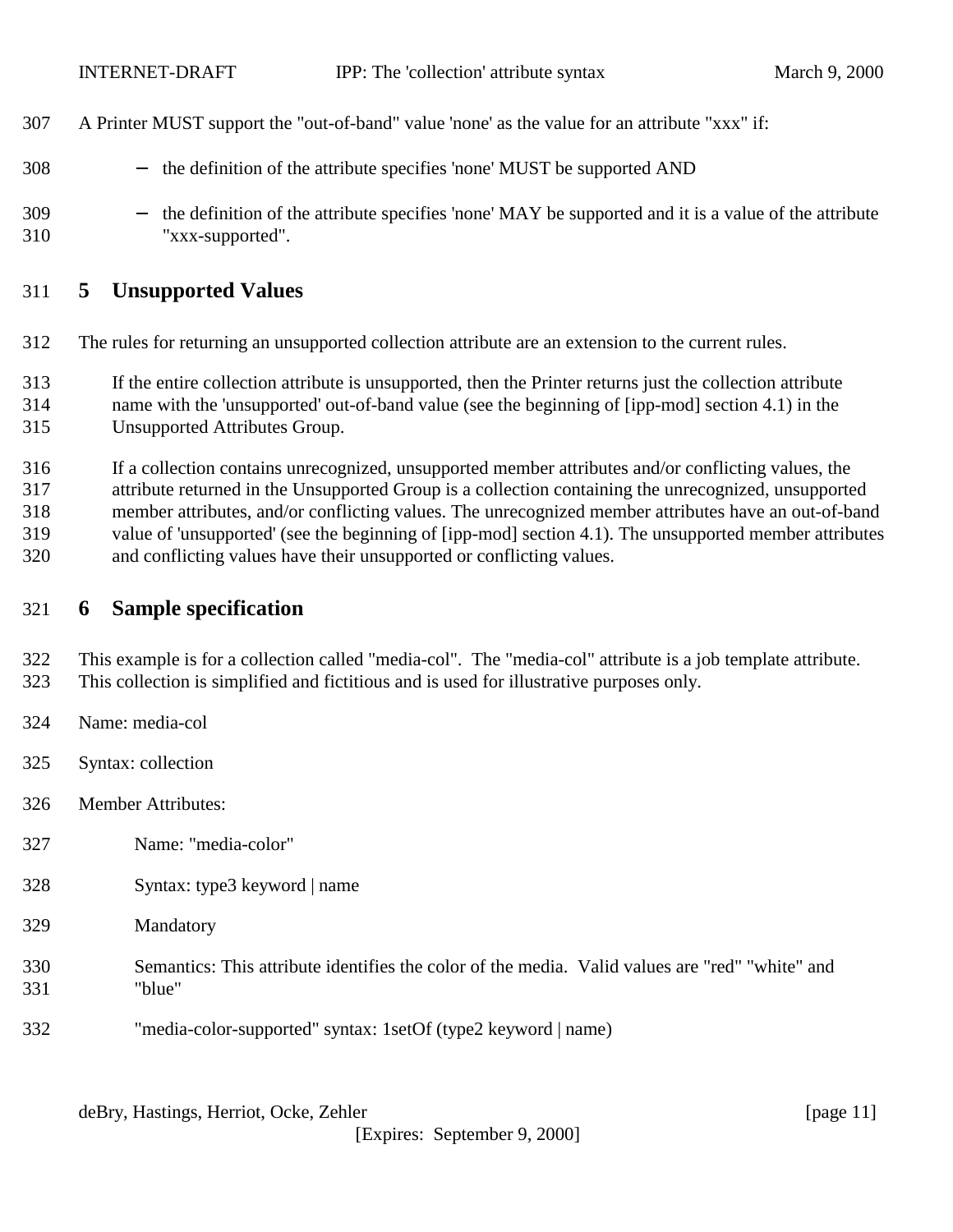<span id="page-11-0"></span>

| 333               |   | Name: "media-size"                                                                                                                                                                                                                                                                  |  |  |
|-------------------|---|-------------------------------------------------------------------------------------------------------------------------------------------------------------------------------------------------------------------------------------------------------------------------------------|--|--|
| 334               |   | Syntax: collection                                                                                                                                                                                                                                                                  |  |  |
| 335               |   | <b>Member Attributes:</b>                                                                                                                                                                                                                                                           |  |  |
| 336               |   | Name: "x-dimension"                                                                                                                                                                                                                                                                 |  |  |
| 337               |   | Syntax: integer                                                                                                                                                                                                                                                                     |  |  |
| 338               |   | Mandatory                                                                                                                                                                                                                                                                           |  |  |
| 339<br>340        |   | Semantics: This attribute identifies length of the media in inches. Valid values are any<br>integer though in practice implementation will constrain the range.                                                                                                                     |  |  |
| 341               |   | x-supported syntax: rangeOfInteger                                                                                                                                                                                                                                                  |  |  |
| 342               |   | Name: "y-dimension"                                                                                                                                                                                                                                                                 |  |  |
| 343               |   | Syntax: integer                                                                                                                                                                                                                                                                     |  |  |
| 344               |   | Mandatory                                                                                                                                                                                                                                                                           |  |  |
| 345<br>346        |   | Semantics: This attribute identifies the width of the media in inches. Valid values are any<br>integer though in practice implementation will constrain the range.                                                                                                                  |  |  |
| 347               |   | y-supported syntax: rangeOfInteger                                                                                                                                                                                                                                                  |  |  |
| 348               |   | Name: name                                                                                                                                                                                                                                                                          |  |  |
| 349               |   | Syntax: See job template attribute "media"                                                                                                                                                                                                                                          |  |  |
| 350               |   | Optional                                                                                                                                                                                                                                                                            |  |  |
| 351<br>352<br>353 |   | Semantics: See job template attribute "media". Additional restrictions on "media" in this collection<br>are that the "media" value must be valid based on the size and color. When invalid names are given<br>based on the size or color, the size or color value takes precedence. |  |  |
| 354               |   | Supported values identical to job template attribute "media-supported".                                                                                                                                                                                                             |  |  |
| 355               |   |                                                                                                                                                                                                                                                                                     |  |  |
| 356               | 7 | <b>Encoding</b>                                                                                                                                                                                                                                                                     |  |  |

This section is still under construction.

deBry, Hastings, Herriot, Ocke, Zehler [page 12]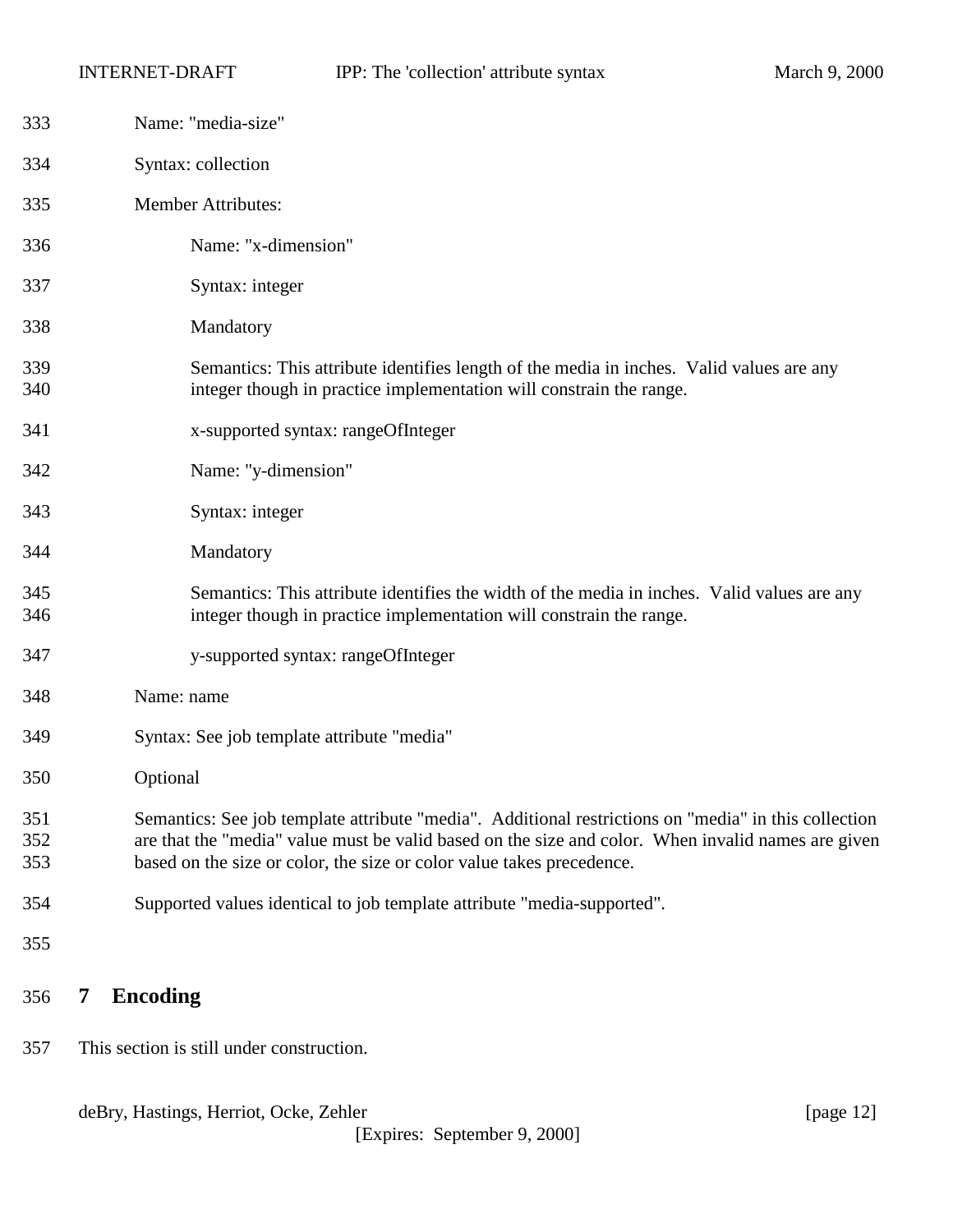- We are now down to considering two encodings for collections. The goals of the encoding are:
- a) must be simple

 b) a legacy receiver must correctly ignore a collection value and not incorrectly decode part of a collection as a legitimate attribute.

 c) it parses an attributes with collection values as a single unknown attribute rather than as many unknown attributes.

The two encodings are:

 1) encode attributes within collections in the same way as attributes outside of collections, but encode each attribute name in a collection so that its name cannot be the same as an attribute name outside of a collection. We have considered two solutions for encoding attribute names.

 a) add a prefix to each collection member attribute name where the prefix is the (outer) attribute's name following by a dot ("."). Nested collections have extra levels of dotted names. For example, the "media-size" attribute in "media-col" is encoded as "media-col.media-size" and the "x" attribute in "media-size" which is inside "media" is encoded as "media-col.media-size.x". The outer attribute name is the "name" of the begin-collection and end-collection value.

- b) add a hyphen suffix to each attribute name in a collection. For example, the "media-size" attribute in "media-col" is encoded as "media-size-" and the "x" attribute in "media-size" which is inside "media" is encoded as "x-". Note the hyphen must be a suffix so that the attribute name follows the rules for a legal keyword, and the hyphen is chosen because no attributes currently end with a hyphen. The empty name is used for the end-collection value and all but the first begin-collection value.
- 2) encode attributes within a collection as a 1setOf values where each attribute whose name is M and whose values are V1 ... Vn are encoded as a sequence of n+1 values M, V1, ... Vn. Subsequent member attributes continue the value in the 1setOf values.
- ISSUE 02: Which encoding do we want to use for collections, 1a, 1b, or 2?
- The following are examples of encodings. In the real encoding, each "attribute" consists of
- a) a one byte tag
- b) a two byte name length whose value is "n"
- c) "n" bytes of a name

deBry, Hastings, Herriot, Ocke, Zehler [page 13]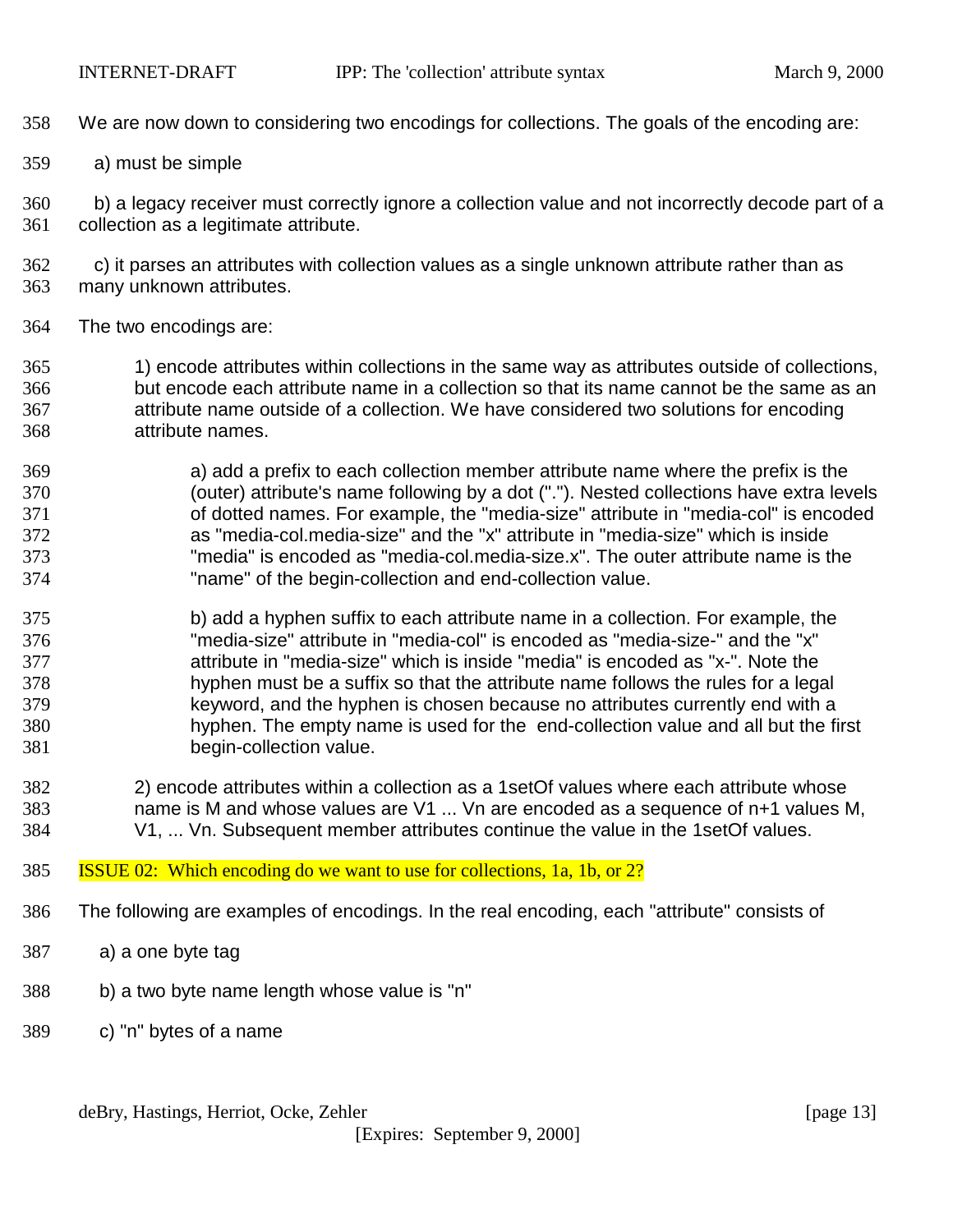- d) a two bytes value length whose value is "v"
- e) "v" bytes of a value
- To make it easy to read, we show only items c (the name), a (the tag) and e (the value), in that order.
- There are 3 encoding examples for each solution:

395 i) media-col with media-color and media-size as member attributes, and where media-size contains "x" and "y" as collection members.

- 397 ii) media-size-supported with two collection values.
- 398 iii) job-notify with notify-recipients and notify-events which is a 1setOf keyword with 3 values in this example
- Solution 1a)

```
401
```

| 402 | Name                           | syntax-type      | value                         |
|-----|--------------------------------|------------------|-------------------------------|
| 403 | "media-col"                    | begin-collection | $\mathbf{H}$ $\mathbf{H}$     |
| 404 | "media-col.media-color"        | keyword          | white                         |
| 405 | "media-col.media-size"         | begin-collection | $\mathbf{H}$ = $\mathbf{H}$   |
| 406 | "media-col.media-size.x"       | integer          | 850                           |
| 407 | "media-col.media-size.y"       | integer          | 1100                          |
| 408 | "media-col.media-size"         | end-collection   | $\mathbf{H} \cdot \mathbf{H}$ |
| 409 | "media-col"                    | end-collection   | $\mathbf{H}$ = $\mathbf{H}$   |
| 410 |                                |                  |                               |
| 411 | Name                           | syntax-type      | value                         |
| 412 | "media-size-supported"         | begin-collection | $\mathbf{H}$ = $\mathbf{H}$   |
| 413 | "media-size-supported.x"       | integer          | 850                           |
| 414 | "media-size-supported.y"       | integer          | 1100                          |
| 415 | "media-size-supported"         | end-collection   | $\mathbf{H}$ = $\mathbf{H}$   |
| 416 | "media-size-supported"         | begin-collection | $\mathbf{H}$ $\mathbf{H}$     |
| 417 | "media-size-supported.x"       | integer          | 850                           |
| 418 | "media-size-supported.y"       | integer          | 1400                          |
| 419 | "media-size-supported"         | end-collection   | H H                           |
| 420 |                                |                  |                               |
| 421 | Name                           | syntax-type      | value                         |
| 422 | "job-notify"                   | begin-collection | H H                           |
| 423 | "job-notify.notify-recipients" | url              | "mailto://bill@foo.com"       |
| 424 | "job-notify.notify-events"     | keyword          | job-completed                 |
| 425 | $\mathbf{H}$ $\mathbf{H}$      | keyword          | job-created                   |
| 426 | $\mathbf{H}$ = $\mathbf{H}$    | keyword          | job-state-changed             |
| 427 | "job-notify"                   | end-collection   | $II$ $II$                     |
| 428 |                                |                  |                               |

deBry, Hastings, Herriot, Ocke, Zehler [page 14]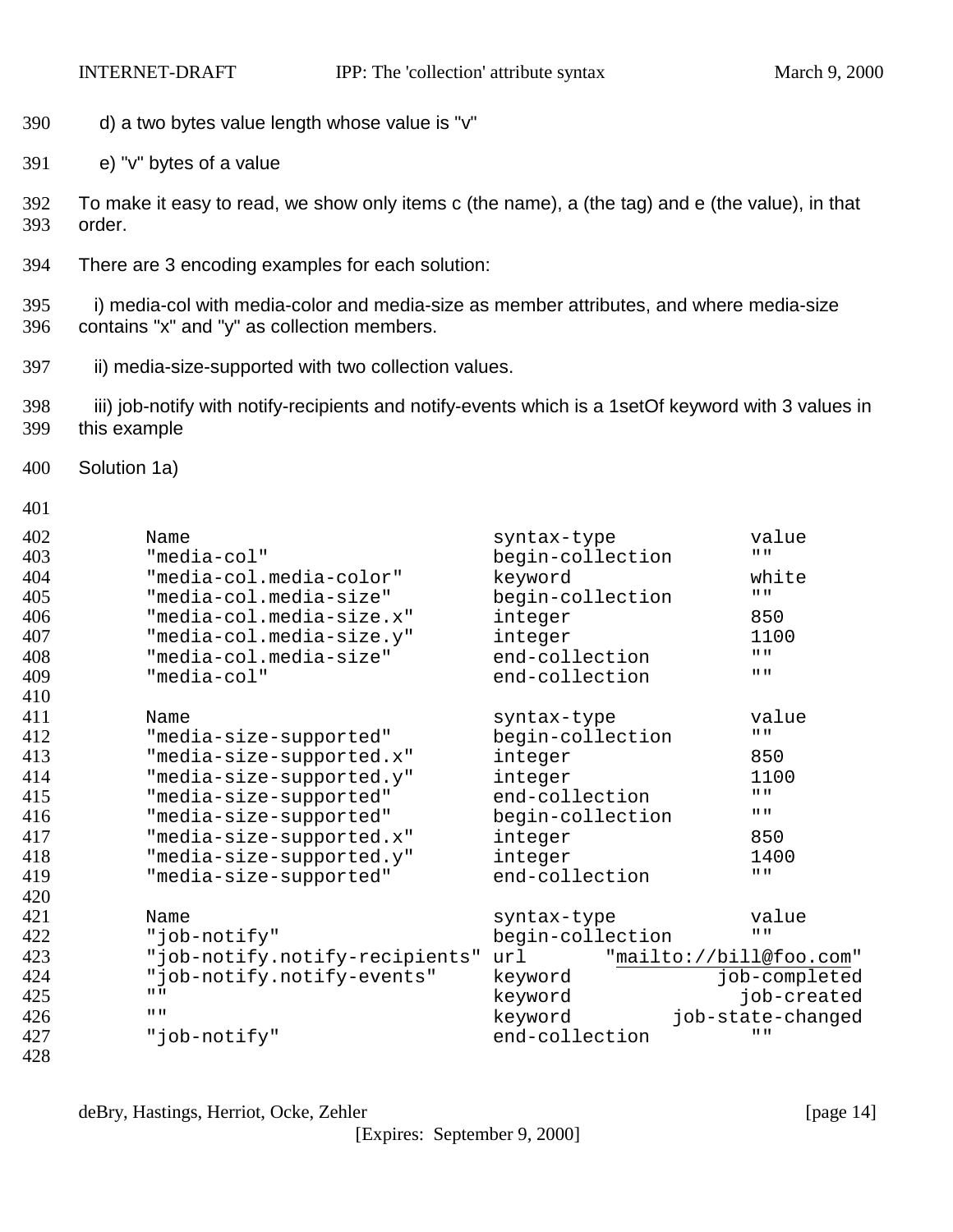| 429 |                                       |                  |                                        |
|-----|---------------------------------------|------------------|----------------------------------------|
| 430 | Solution 1b)                          |                  |                                        |
| 431 |                                       |                  |                                        |
| 432 | Name                                  | syntax-type      | value                                  |
| 433 | "media-col"                           | begin-collection | $\mathbf{H}$ $\mathbf{H}$              |
| 434 | "media-color-"                        | keyword          | white                                  |
| 435 | "media-size-"                         | begin-collection | $\mathbf{H} \cdot \mathbf{H}$          |
| 436 | "x"                                   | integer          | 850                                    |
| 437 | $"y-"$                                | integer          | 1100                                   |
| 438 | "media-size-"                         | end-collection   | $\mathbf{H}$ $\mathbf{H}$              |
| 439 | $\mathbf{H}$ $\mathbf{H}$             | end-collection   | $\mathbf{H}$ $\mathbf{H}$              |
| 440 |                                       |                  |                                        |
| 441 | Name                                  | syntax-type      | value                                  |
| 442 | "media-size-supported"                | begin-collection | $\mathbf{H} \parallel \mathbf{H}$      |
| 443 | $"x-"$                                | integer          | 850                                    |
| 444 | $"y-"$                                | integer          | 1100                                   |
| 445 | $II$ $II$                             | end-collection   | $\mathbf{H}$ = $\mathbf{H}$            |
| 446 | $II$ $II$                             |                  | $\mathbf{H}$ $\mathbf{H}$              |
| 447 | $" \times \text{--}$ "                | begin-collection | 850                                    |
| 448 |                                       | integer          |                                        |
|     | $"y - "$<br>$\mathbf{H}$ $\mathbf{H}$ | integer          | 1400<br>$\mathbf{H}$ = $\mathbf{H}$    |
| 449 |                                       | end-collection   |                                        |
| 450 |                                       |                  |                                        |
| 451 | Name                                  | syntax-type      | value                                  |
| 452 | "job-notify"                          | begin-collection | $\mathbf{H}$ $\mathbf{H}$              |
| 453 | "notify-recipients-"                  | url              | "mailto://bill@foo.com"                |
| 454 | "notify-events-"                      | keyword          | "job-completed"                        |
| 455 | $II$ $II$                             | keyword          | "job-created"                          |
| 456 | $II$ $II$                             | keyword          | "job-state-changed"                    |
| 457 | "job-notify"                          | end-collection   | 11 H                                   |
| 458 |                                       |                  |                                        |
| 459 |                                       |                  |                                        |
| 460 | Solution 2)                           |                  |                                        |
| 461 |                                       |                  |                                        |
| 462 | Name                                  | syntax-type      | value                                  |
| 463 | "media-col"                           | begin-collection | $\mathbf{H}$ $\mathbf{H}$              |
| 464 | 11 H                                  | attribute-name   | "media-color"                          |
| 465 | 11 H                                  | keyword          | white                                  |
| 466 | 11 H                                  | attribute-name   | "media-size"                           |
| 467 | 11 H                                  | begin-collection | 11 H                                   |
| 468 | 11 H                                  | attribute-name   | "x"                                    |
| 469 | 11 H                                  | integer          | 850                                    |
| 470 | 11 H                                  | attribute-name   | "y"                                    |
| 471 | 11 H                                  | integer          | 1100                                   |
| 472 | 11 H                                  | end-collection   | $\mathbf{H}$ $\mathbf{H}$              |
| 473 | 11 H                                  | end-collection   | $\mathbf{H}$ $\mathbf{H}$              |
| 474 |                                       |                  |                                        |
| 475 |                                       |                  |                                        |
|     | Name                                  | syntax-type      | value<br>$\mathbf{H} \cdot \mathbf{H}$ |
| 476 | "media-size-supported"                | begin-collection |                                        |

deBry, Hastings, Herriot, Ocke, Zehler [page 15]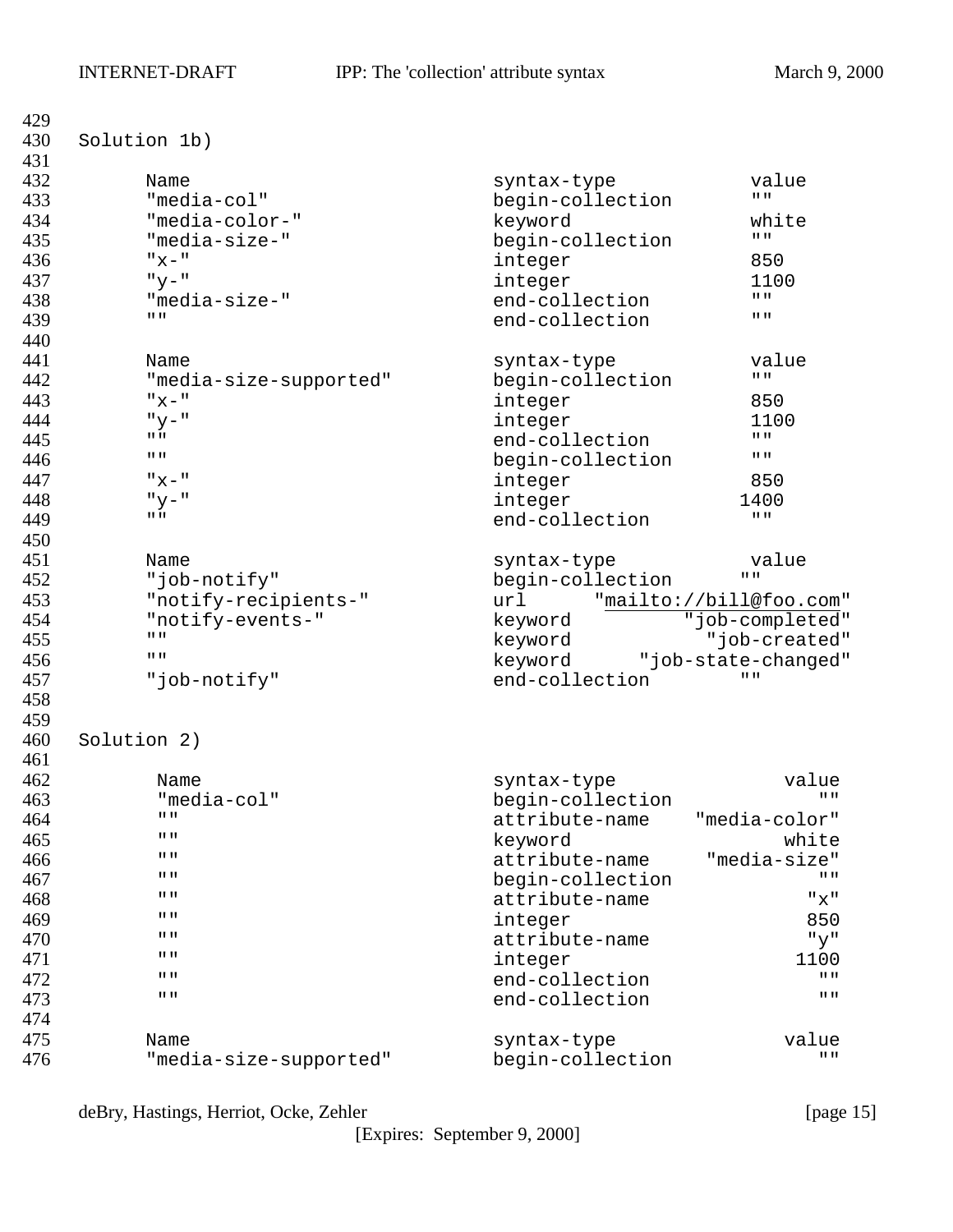| 477 | $\mathbf{H}$ = $\mathbf{H}$ | attribute-name                     | "x"                       |
|-----|-----------------------------|------------------------------------|---------------------------|
| 478 | $\mathbf{H}$ $\mathbf{H}$   | 850<br>integer                     |                           |
| 479 | $\mathbf{H}$ $\mathbf{H}$   | attribute-name                     | "y"                       |
| 480 | $\mathbf{H}$ = $\mathbf{H}$ | integer                            | 1100                      |
| 481 | $\mathbf{H}$ $\mathbf{H}$   | end-collection                     | $\mathbf{H}$ $\mathbf{H}$ |
| 482 | $\mathbf{H}$ = $\mathbf{H}$ | begin-collection                   | $\mathbf{H}$ $\mathbf{H}$ |
| 483 | $\mathbf{H}$ = $\mathbf{H}$ | attribute-name                     | "x"                       |
| 484 | $\mathbf{H}$ $\mathbf{H}$   | integer                            | 850                       |
| 485 | $\mathbf{H}$ = $\mathbf{H}$ | attribute-name                     | "y"                       |
| 486 | $\mathbf{H}$ $\mathbf{H}$   | integer                            | 1400                      |
| 487 | $\mathbf{H}$ $\mathbf{H}$   | end-collection                     | $\mathbf{H}$ $\mathbf{H}$ |
| 488 |                             |                                    |                           |
| 489 | Name                        | syntax-type                        | value                     |
| 490 | "job-notify"                | begin-collection                   | $\mathbf{H}$ $\mathbf{H}$ |
| 491 | $\mathbf{H}$ $\mathbf{H}$   | attribute-name "notify-recipients" |                           |
| 492 | $\mathbf{H}$ $\mathbf{H}$   | mailto://bill@foo.com"<br>url      |                           |
| 493 | $\mathbf{H}$ $\mathbf{H}$   | attribute-name                     | "notify-events"           |
| 494 | $\mathbf{H}$ $\mathbf{H}$   | keyword                            | "job-completed"           |
| 495 | $\mathbf{H}$ $\mathbf{H}$   | keyword                            | "job-created"             |
| 496 | $\mathbf{H}$ $\mathbf{H}$   | keyword "job-state-changed"        |                           |
| 497 | $\mathbf{H}$ $\mathbf{H}$   | end-collection                     | $II$ $II$                 |
| 498 |                             |                                    |                           |
|     |                             |                                    |                           |

- 
- Observations:

 Solution 1a have identical properties to solution 1b except that the rules for encoding the name are more complicated for 1a, and the name of the attribute appears before each end-collection and end-collection in 1a but only before the first begin-collection in 1b.

If a collection aware client sends a collection to a collection unaware Printer:

 For solutions 1a and 1b) the Printer sees many attributes in place of the collection and it returns in the Unsupported attribute group, all of the attributes: the attribute outside the collection and each attribute in the collection with it altered name. Thus the unsupported attributes have names that the client didn't send and they may be in an order that makes it hard to reconstruct the collection. In addition, because the "end-collection" has the same name as the attribute for 1a, some printers will reject the job because the attribute appears twice. Also, 1a does not work for a 511 1setOf collection because the name of the attributes appear in front of each begin-collection and thus cannot be distinguished from two occurrences of the same attribute.

 For solution 2) the Printer sees the collection as a 1setOf values where some values have unknown syntax types and other values have known syntax types. When a collection-unaware printer discovers it doesn't understand an attribute that is a collection, it sees the unknown attribute as a 1setOf rather than a collection. It still returns the attribute-name with the out-of-band value "unsupported" making it easier for the client.

deBry, Hastings, Herriot, Ocke, Zehler [page 16]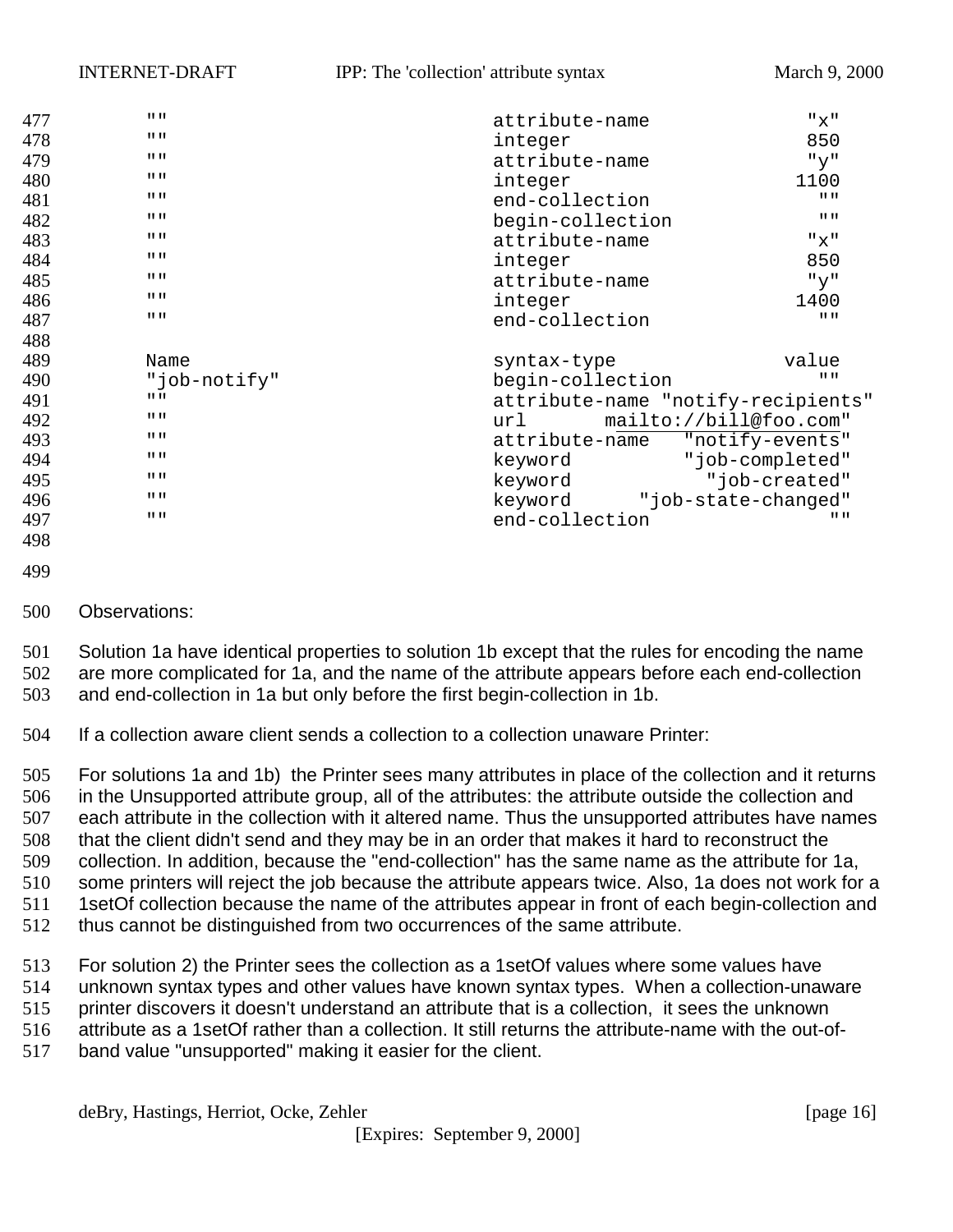- <span id="page-16-0"></span>
- 

## *7.1 encoding of a collection (using solution 1a)*

NOTE: If we pick another solution to the encoding, this section will change.

 Each collection MUST have a globally unique name. Each attribute in an attribute group or a collection MUST have globally unique name. Uniqueness is generated by prepending the collection name to the attribute using a period, '.' as a separator.

 For encoding attributes that have a 'collection' attribute syntax, the attribute's name is REQUIRED to be the first part of each of the member attribute name separated by a PERIOD (.) character. For example, if a "media-col" (collection) Job Template attribute is added to IPP and contains a member attribute "color, it MUST be encoded as a "media-col.color". In another example, if the "job-sheets" (collection) Job Template attribute is added to IPP and reuses the "color" member attribute, the "color" attribute MUST be encoded as "job-sheets.color". The "xxx.color" attribute has an identical attribute syntax and similar semantics.

 When encoding a collection attribute "xxx" that contains an attribute "aaa". A simplified example of a collection specification is given in section [6](#page-10-0)

- 1. The beginning of the collection is indicated with a value tag that MUST be syntax type 'begincollection' (e.g. 0x34).
- 2. The length of the collection name (e.g. 0x03)
- 3. The collection name (e.g. "xxx")
- 4. A null collection value length (e.g. 0x00)
- 5. The attributes are encoded as with any other attribute. It is valid to have a collection a member of a collection. The modifications necessary for encoding member attributes of a collection are as follows.
- a) The name of the member attribute MUST be prepended with the collection name and a period.
- b) The length of the member attribute name MUST be adjusted appropriately.
- 6. The end of the collection is indicated with a value tag that MUST be syntax type 'endCollection' (e.g. 0x37).
- 7. The length of the collection name (e.g. 0x03)
- 8. The collection name (e.g. "xxx")

deBry, Hastings, Herriot, Ocke, Zehler [page 17]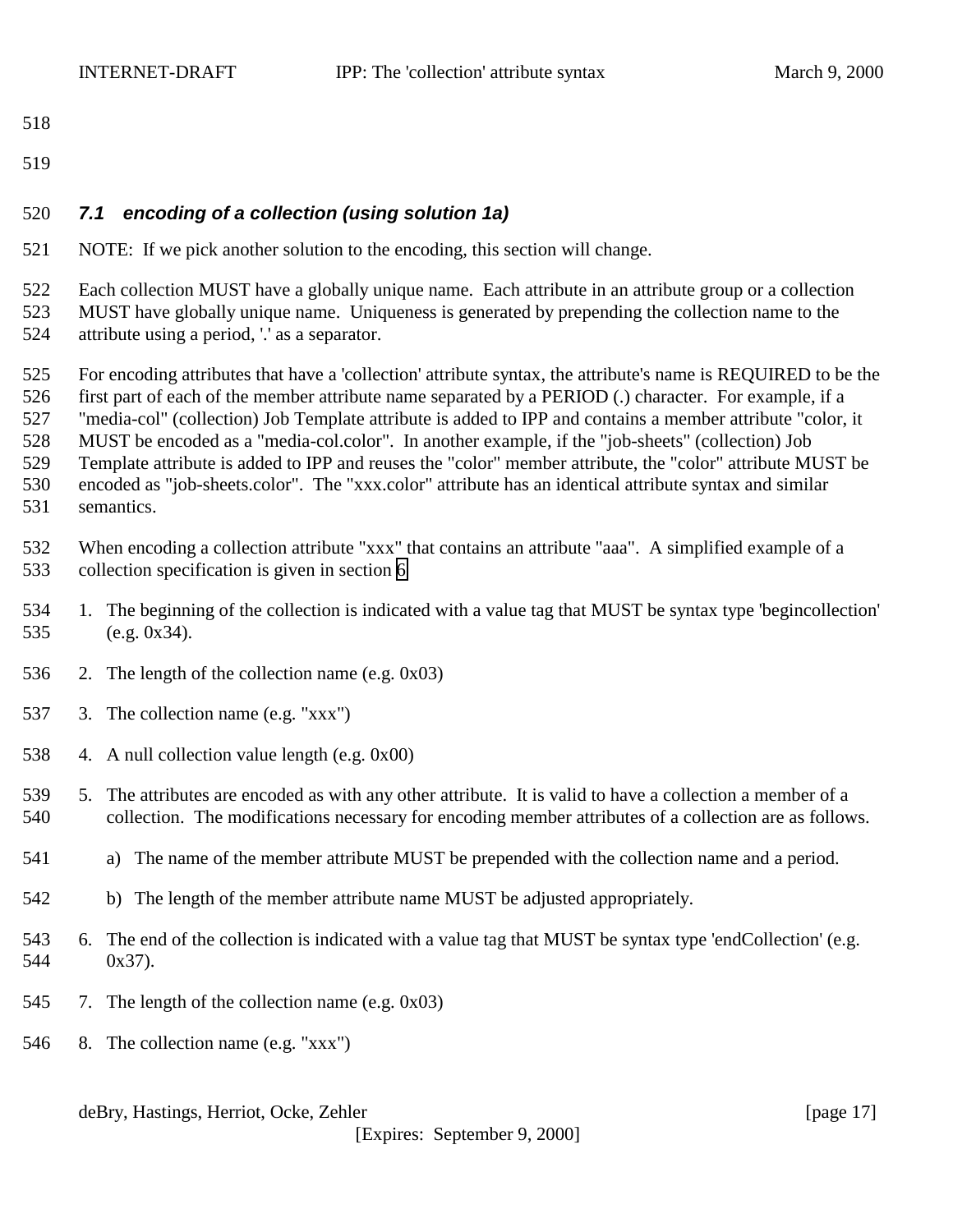- <span id="page-17-0"></span>547 9. A null collection value length (e.g. 0x00)
- 548

## 549 *7.2 Sample Encoding (using solution 1a)*

550 NOTE: If we pick another solution to the encoding, this section will change.

551 This section defines the encoding of a collection syntax type using solution 1a. The collection specified in

552 section [6](#page-10-0) is used. The encoding is of an implementation that does not support any optional attributes. A

553 collection is encoded by using two new tags:

| Tag name        | Tag value | Meaning                     |
|-----------------|-----------|-----------------------------|
| beginCollection | 0x34      | Begin the named collection. |
| endCollection   | 0x37      | End the named collection.   |

554 A collection value is encoded as a sequence of attribute values preceded by a beginCollection attribute and followed by an endCollection attribute. The name field of a beginCollection and an endCollection both contain the name of the collection type, i.e., the keyword name of the collection attribute, which is a string of ASCII characters. The value field contains the prefix used for all subordinate member attributes. The following example is written in the style of the IPP/1.1 "Encoding and Transport" document [ipp-pro]. The following example is for a media collection attribute. The media collection contains 2 member attributes. One member is "color" that contains a keyword for the media's color. The second attribute is a collection that gives the media's size. The size collection has two integer attributes "x" and "y" that gives the media's

562 size in inches

| <b>Octets</b>             | <b>Symbolic Value</b> | <b>Protocol field</b>    | comments                                                   |
|---------------------------|-----------------------|--------------------------|------------------------------------------------------------|
| 0x34<br>0x0009            | beginCollection       | value-tag<br>name-length | Beginning of the collection<br>Length of collection's name |
| media-col<br>0x0000       | media-col             | Name<br>Value-length     | Collection's name                                          |
|                           |                       |                          |                                                            |
| 0x44<br>0x000F            | keyword type          | value-tag<br>name-length | Member attribute type<br>Length of member attribute name   |
| media-col.color<br>0x0004 | media-col.color       | Name<br>value-length     | Name of member attribute                                   |
| blue                      | blue                  | Value                    |                                                            |
| 0x34                      | beginCollection       | value-tag                | Beginning of the sub-collection                            |
| 0x000E                    |                       | name-length              | Length of sub-collection's name                            |
| media-col.size            | media-col.size        | Name                     | Sub-collection's name                                      |
| 0x0000                    |                       | Value-length             |                                                            |

deBry, Hastings, Herriot, Ocke, Zehler [page 18]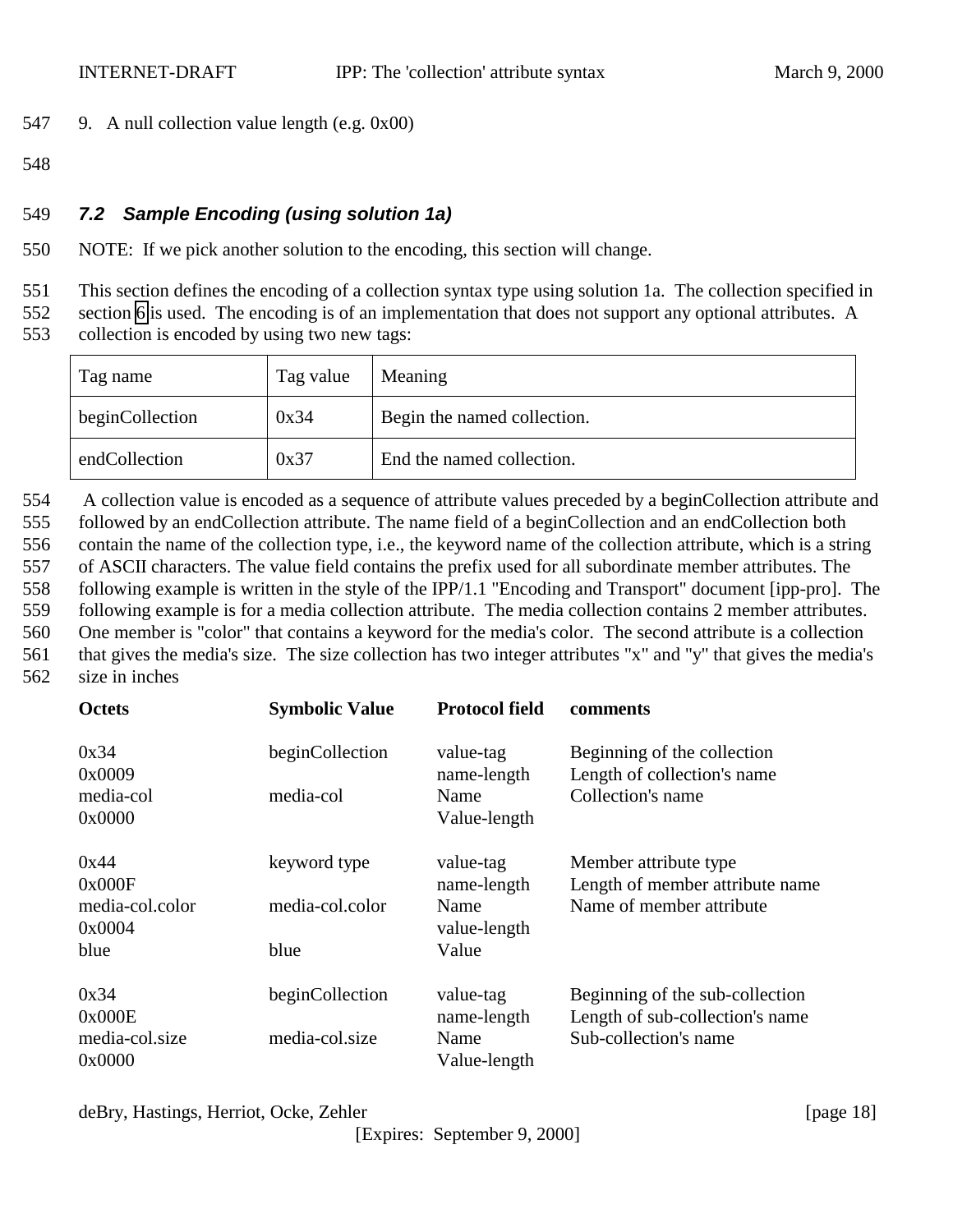<span id="page-18-0"></span>

| <b>Octets</b>                                          | <b>Symbolic Value</b>            | <b>Protocol field</b>                                     | comments                                                                              |
|--------------------------------------------------------|----------------------------------|-----------------------------------------------------------|---------------------------------------------------------------------------------------|
| 0x21<br>0x0010<br>media-col.size.x<br>0x0004<br>0x0006 | integer type<br>media-col.size.x | value-tag<br>name-length<br>Name<br>value-length<br>Value | Member attribute type<br>Length of member attribute name<br>Name of member attribute  |
| 0x21<br>0x0007<br>media-col.size.y<br>0x0004<br>0x0004 | integer type<br>media-col.size.y | value-tag<br>name-length<br>Name<br>value-length<br>Value | Member attribute type<br>Length of member attribute name<br>Name of member attribute  |
| 0x37<br>0x0007<br>media-col.size<br>0x0000             | endCollection<br>media-col.size  | value-tag<br>name-length<br>Name<br>Value-length          | end of the sub-collection<br>Length of sub-collection's name<br>Sub-collection's name |
| 0x37<br>0x0007<br>media-col<br>0x0000                  | endCollection<br>media-col       | value-tag<br>name-length<br>Name<br>Value-length          | end of the collection<br>Length of collection's name<br>Sub-collection's name         |

## 563 *7.3 1setOf Collection encoding (using solution 1a)*

 The encoding of a set of collections follows the standard method of encoding multi-valued IPP attributes. The "beginCollection" attribute is coded normally. The first instance of the collection follows. The "endCollection" MUST appear only once in a collection and MUST follow the last member of the set of collection. The member collections of a set of collections are delineated by a specially encoded "beginCollection" attribute. The type MUST be "beginCollection" (i.e. 0x34). The length of the name field MUST be 0x0000. The name field MUST be omitted. The length of the value MUST be the length of the collection's prefix. The value MUST be the prefix.

## 571 *7.4 Sample 1setOf Collection encoding (using solution 1a)*

572 NOTE: If we pick another solution to the encoding, this section will change.

573 This section defines the encoding of a collection syntax type using solution 1a. The collection specified in

- 574 section 7 is used. The difference is that the type of "media-col" is 1setOf collection instead of collection.
- 575 The encoding is of an implementation that does not support any optional attributes.

deBry, Hastings, Herriot, Ocke, Zehler [page 19]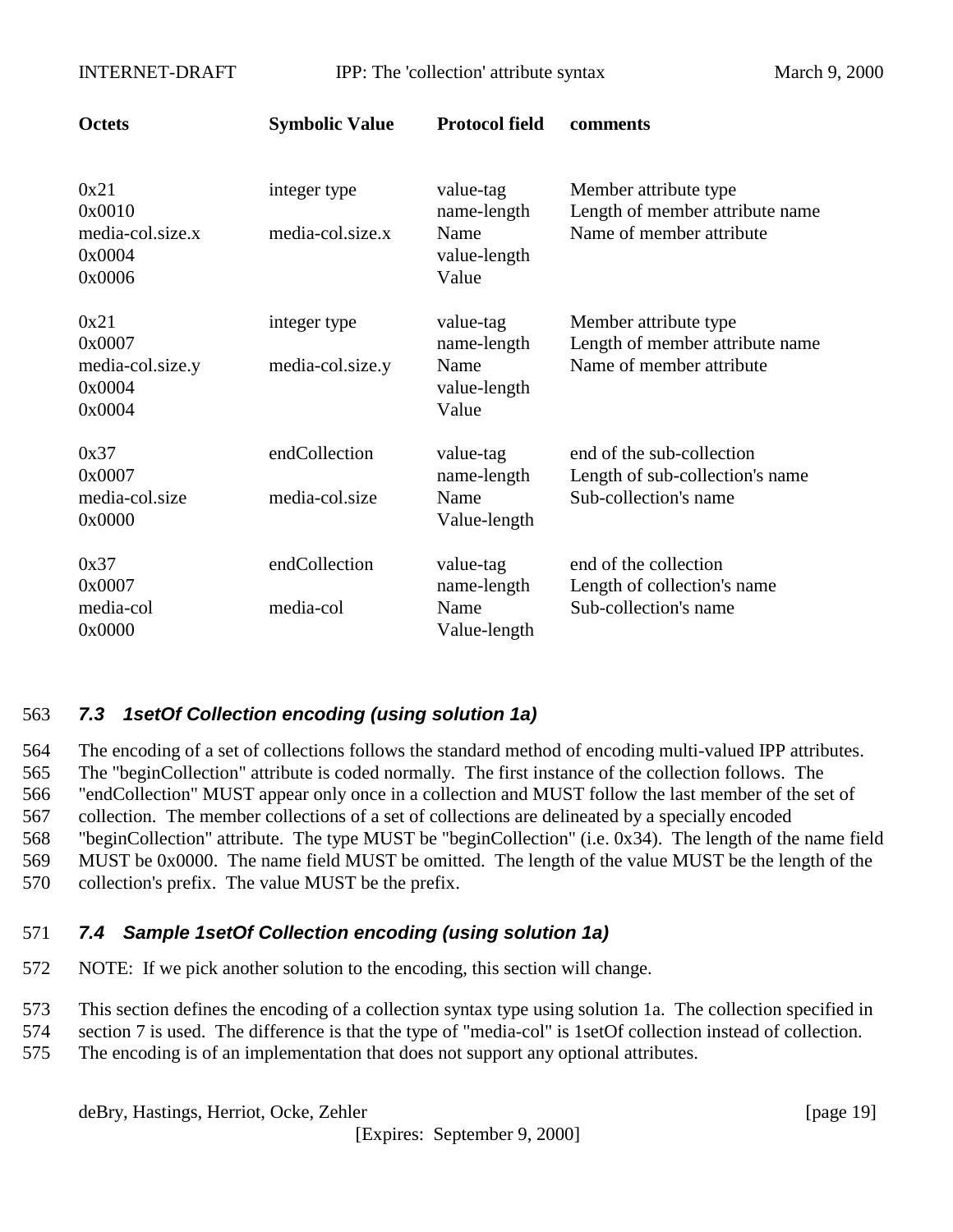|              | ٠ |                          |
|--------------|---|--------------------------|
|              |   |                          |
| I<br>۰.<br>× |   | $\overline{\phantom{a}}$ |

| <b>Octets</b>                                           | <b>Symbolic Value</b>                   | <b>Protocol field</b>                                     | comments                                                                                    |
|---------------------------------------------------------|-----------------------------------------|-----------------------------------------------------------|---------------------------------------------------------------------------------------------|
| 0x34<br>0x0009<br>media-col<br>0x0000                   | beginCollection<br>media-col            | value-tag<br>name-length<br>Name<br>Value-length          | Beginning of the collection<br>Length of collection's name<br>Collection's name             |
| 0x44<br>0x000F<br>media-col.color<br>0x0004<br>blue     | keyword type<br>media-col.color<br>blue | value-tag<br>name-length<br>Name<br>value-length<br>Value | Member attribute type<br>Length of member attribute name<br>Name of member attribute        |
| 0x34<br>0x000E<br>media-col.size<br>0x0000              | beginCollection<br>media-col.size       | value-tag<br>name-length<br>Name<br>Value-length          | Beginning of the sub-collection<br>Length of sub-collection's name<br>Sub-collection's name |
| 0x21<br>0x00010<br>media-col.size.y<br>0x0004<br>0x0006 | integer type<br>media-col.size.y        | value-tag<br>name-length<br>Name<br>value-length<br>Value | Member attribute type<br>Length of member attribute name<br>Name of member attribute        |
| 0x21<br>0x00010<br>media-col.size.x<br>0x0004<br>0x0004 | integer type<br>media-col.size.x        | value-tag<br>name-length<br>Name<br>value-length<br>Value | Member attribute type<br>Length of member attribute name<br>Name of member attribute        |
| 0x37<br>0x000E<br>media-col.size<br>0x0000              | endCollection<br>media-col.size         | value-tag<br>name-length<br>Name<br>Value-length          | end of the sub-collection<br>Length of sub-collection's name<br>Sub-collection's name       |
|                                                         |                                         |                                                           | Second collection in set                                                                    |
| 0x34<br>0x0000<br>0x0000                                | beginCollection                         | value-tag<br>name-length<br>Value-length                  | Beginning of the collection<br>Indicates continuation of set                                |

deBry, Hastings, Herriot, Ocke, Zehler [page 20]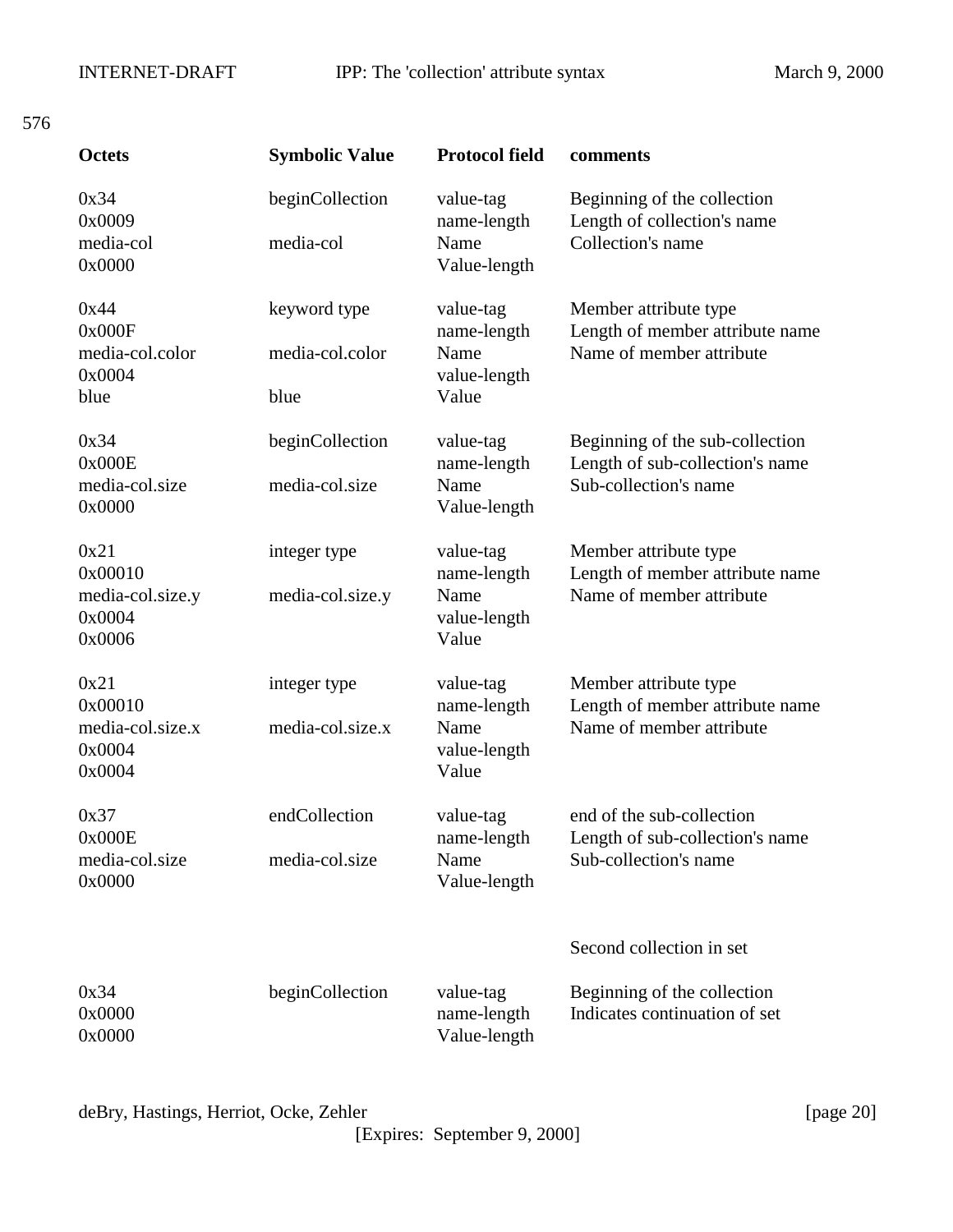<span id="page-20-0"></span>INTERNET-DRAFT IPP: The 'collection' attribute syntax March 9, 2000

| <b>Octets</b>                                          | <b>Symbolic Value</b>                  | <b>Protocol field</b>                                     | comments                                                                                                           |
|--------------------------------------------------------|----------------------------------------|-----------------------------------------------------------|--------------------------------------------------------------------------------------------------------------------|
| 0x44<br>0x000F<br>media-col.color<br>0x0003<br>red     | keyword type<br>media-col.color<br>red | value-tag<br>name-length<br>Name<br>value-length<br>Value | Member attribute type<br>Length of member attribute name<br>Name of member attribute                               |
| 0x34<br>0x000E<br>media-col.size<br>0x0000             | beginCollection<br>media-col.size      | value-tag<br>name-length<br>Name<br>Value-length          | Beginning of the sub-collection<br>Length of sub-collection's name<br>Sub-collection's name                        |
| 0x21<br>0x0010<br>media-col.size.y<br>0x0004<br>0x0006 | integer type<br>media-col.size.y       | value-tag<br>name-length<br>Name<br>value-length<br>Value | Member attribute type<br>Length of member attribute name<br>Name of member attribute                               |
| 0x21<br>0x0010<br>media-col.size.x<br>0x0004<br>0x0004 | integer type<br>media-col.size.x       | value-tag<br>name-length<br>Name<br>value-length<br>Value | Member attribute type<br>Length of member attribute name<br>Name of member attribute                               |
| 0x37<br>0x000E<br>media-col.size<br>0x0000             | endCollection<br>media-col.size        | value-tag<br>name-length<br>Name<br>Value-length          | end of the sub-collection<br>Length of sub-collection's name<br>Sub-collection's name                              |
| 0x37<br>0x0009<br>media-col<br>0x0000                  | endCollection<br>media-col             | value-tag<br>name-length<br>Name<br>Value-length          | end of the set of collections<br>Length of collection's name<br>collection's name<br>Length of collection's prefix |

#### 577

# 578 **8 Legacy issues**

579 IPP 1.x Printers and Clients will gracefully ignore collections and its member attributes if it does not 580 understand the collection. The begCollection and endCollection elements each look like an attribute with

deBry, Hastings, Herriot, Ocke, Zehler [page 21]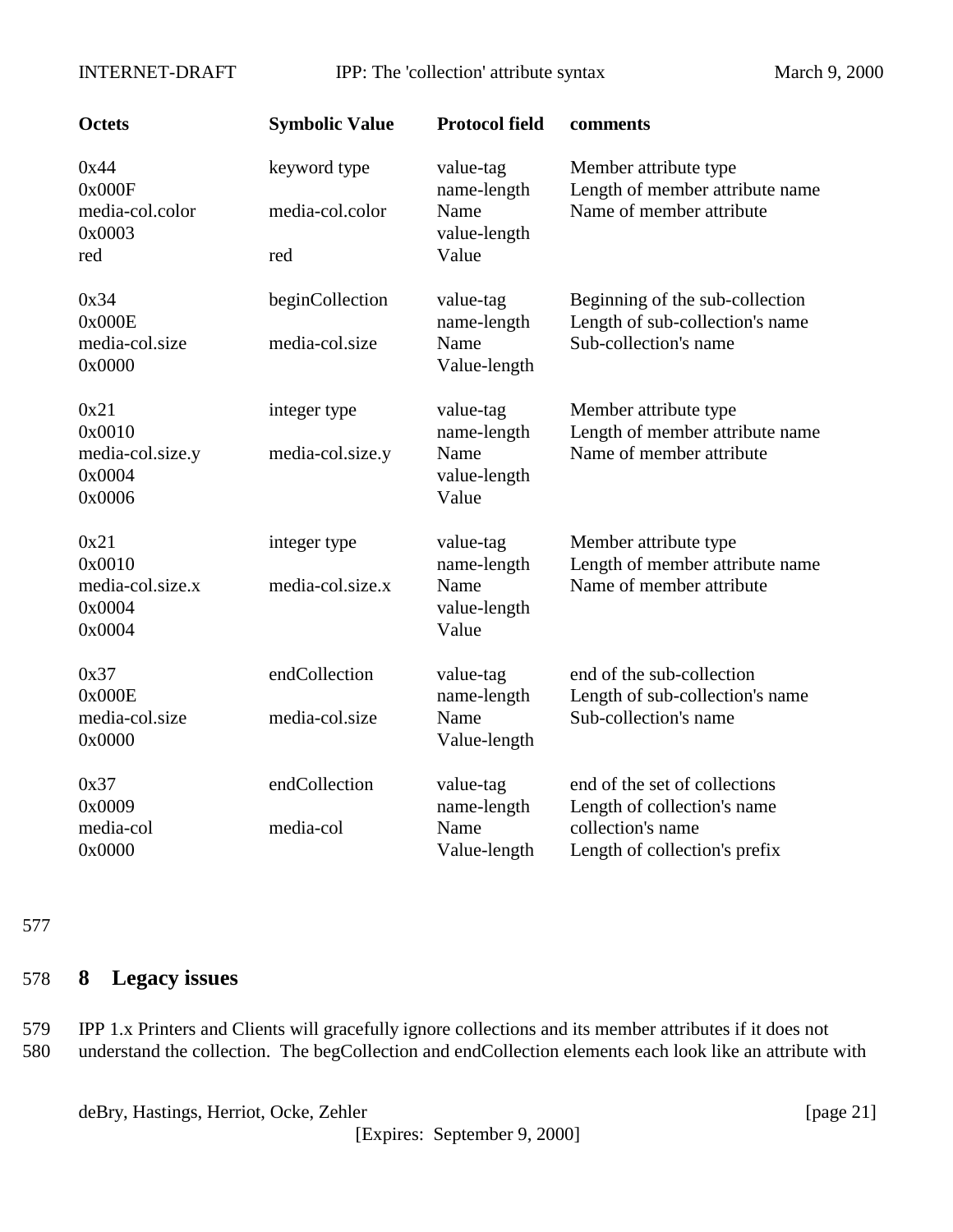- <span id="page-21-0"></span>an attribute syntax that the recipient doesn't support and so should ignore the entire attribute. The
- individual member attributes will look like ordinary attributes, but since they each are encoded with a
- unique name that can't be the same as a top level attribute, each of the member attributes will also look like
- attributes that the recipient doesn't support and so should ignore.

## **9 IANA Considerations**

 This attribute syntax will be registered with IANA after the WG approves its specification according to the procedures for extension of the IPP/1.1 Model and Semantics [ipp-mod].

 ISSUE 03 - Since this is intended to be a standards track document, do we also register the attribute syntax 589 with IANA?

## **10 Internationalization Considerations**

 This attribute syntax by itself has no impact on internationalization. However, the member attributes that are subsequently defined for use in a collection may have internationalization considerations, as may any

attribute, according to [ipp-mod].

## **11 Security Considerations**

- This attribute syntax causes no more security concerns than any other attribute syntax. It is only the
- attributes that are subsequently defined to use this or any other attribute syntax that may have security
- concerns, depending on the semantics of the attribute, according to [ipp-mod].

## **12 References**

 [ipp-mod] Isaacson, S., deBry, R., Hastings, T., Herriot, R., Powell, P., "Internet Printing Protocol/1.1: Model and Semantics" draft-ietf-ipp-model-v11-06.txt, March 1, 2000. [ipp-ntfy] Isaacson, S., Martin, J., deBry, R., Hastings, T., Shepherd, M., Bergman, R. " Internet Printing Protocol/1.0 & 1.1: IPP Event Notification Specification" draft-ietf-ipp-not-spec-02.txt, work in progress, February 2, 2000.

[ipp-pro]

 Herriot, R., Butler, S., Moore, P., Turner, R., "Internet Printing Protocol/1.1: Encoding and Transport", draft-ietf-ipp-protocol-v11-05.txt, March 1, 2000.

deBry, Hastings, Herriot, Ocke, Zehler [page 22]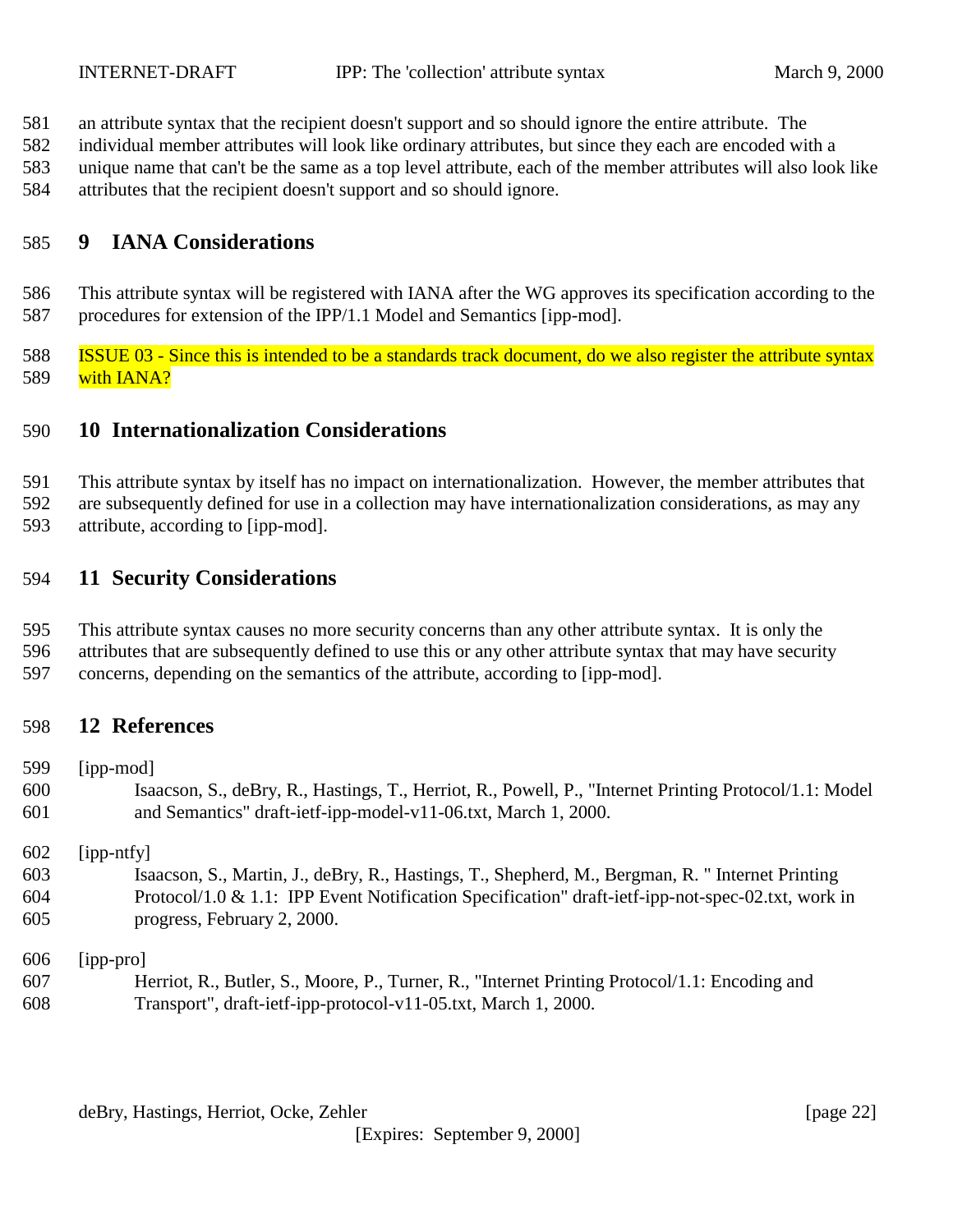<span id="page-22-0"></span>

| 609 | [RFC2565]                                                                                             |
|-----|-------------------------------------------------------------------------------------------------------|
| 610 | Herriot, R., Butler, S., Moore, P., Tuner, R., "Internet Printing Protocol/1.0: Encoding and          |
| 611 | Transport", RFC 2565, April 1999.                                                                     |
| 612 | [RFC2566]                                                                                             |
| 613 | R. deBry, T. Hastings, R. Herriot, S. Isaacson, P. Powell, "Internet Printing Protocol/1.0: Model and |
| 614 | Semantics", RFC 2566, April 1999.                                                                     |
| 615 | [RFC2567]                                                                                             |
| 616 | Wright, D., "Design Goals for an Internet Printing Protocol", RFC 2567, April 1999.                   |
| 617 | [RFC2568]                                                                                             |
| 618 | Zilles, S., "Rationale for the Structure and Model and Protocol for the Internet Printing Protocol",  |
| 619 | RFC 2568, April 1999.                                                                                 |
| 620 | [RFC2569]                                                                                             |
| 621 | Herriot, R., Hastings, T., Jacobs, N., Martin, J., "Mapping between LPD and IPP Protocols", RFC       |
| 622 | 2569, April 1999.                                                                                     |
| 623 | [RFC2616]                                                                                             |
| 624 | R. Fielding, J. Gettys, J. Mogul, H. Frystyk, L. Masinter, P. Leach, T. Berners-Lee, "Hypertext"      |
| 625 | Transfer Protocol - HTTP/1.1", RFC 2616, June 1999.                                                   |

## **13 Author's Addresses**

- Roger deBry
- Utah Valley State College
- Orem, UT 84058
- Phone: (801) 222-8000
- EMail: [debryro@uvsc.edu](mailto:debryro@uvsc.edu)
- 
- Tom Hastings
- Xerox Corporation
- 737 Hawaii St. ESAE 231
- El Segundo, CA 90245
- Phone: 310-333-6413
- Fax: 310-333-5514
- e-mail: [hastings@cp10.es.xerox.com](mailto:hastings@cp10.es.xerox.com)
- Robert Herriot
- Xerox Corp.
- 3400 Hill View Ave, Building 1
- Palo Alto, CA 94304

deBry, Hastings, Herriot, Ocke, Zehler [page 23]